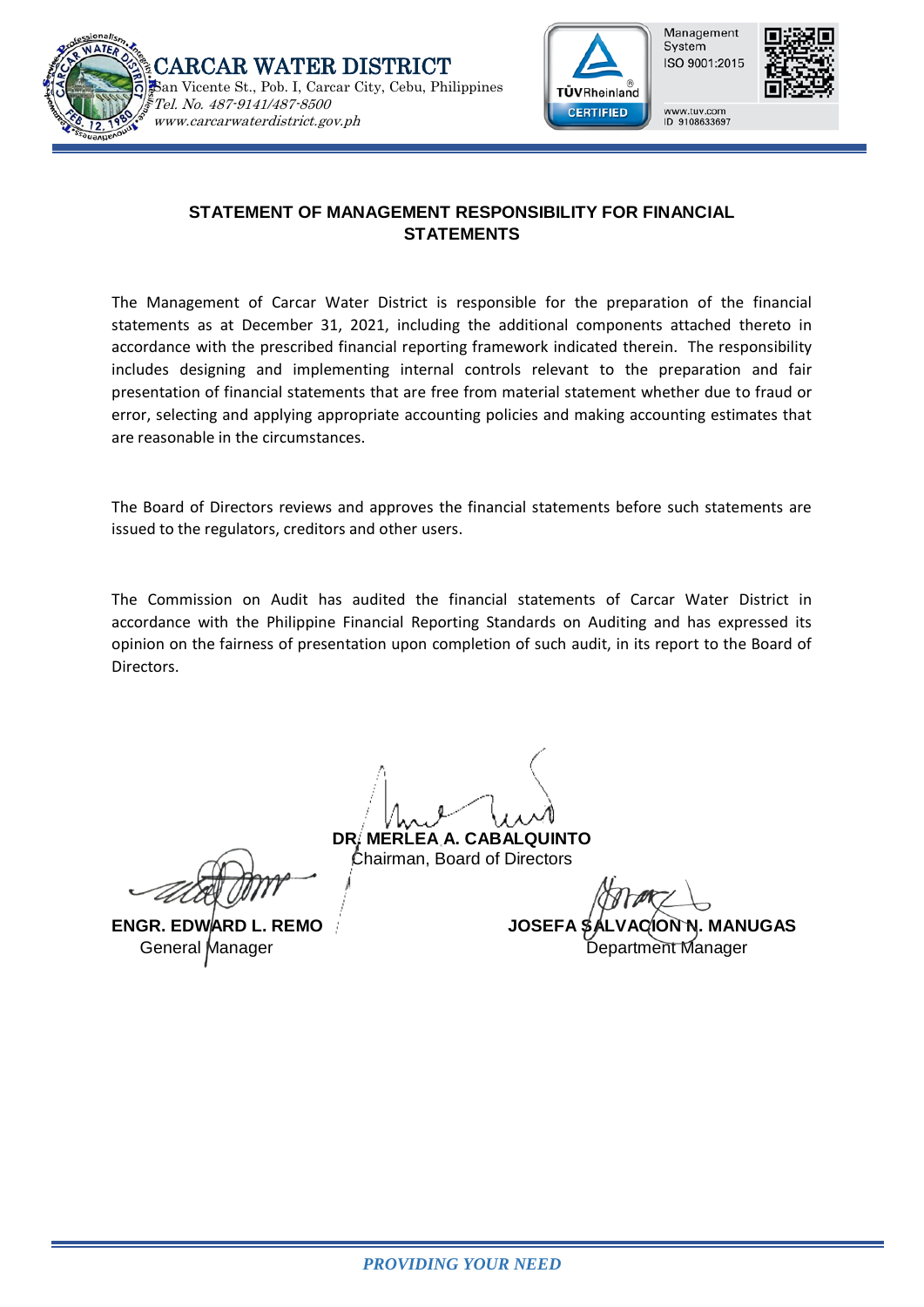|                                      | AS AT DECEMBER 31, 2021 & 2020<br><b>Note</b> |   | 2021           |   | 2020              |
|--------------------------------------|-----------------------------------------------|---|----------------|---|-------------------|
|                                      |                                               |   |                |   |                   |
| <b>ASSETS</b>                        |                                               |   |                |   |                   |
| <b>Current Assets</b>                |                                               |   |                |   |                   |
| Cash and Cash Equivalents            | 3.3, 5                                        | ₱ | 6,456,769.36   | ₱ | 16,902,219.13     |
| Receivables                          | 3.2a, 6                                       |   | 11,355,492.75  |   | 8,493,125.31      |
| Inventories                          | 7                                             |   | 6,801,928.67   |   | 9,177,229.85      |
| <b>Other Current Assets</b>          |                                               |   | 1,280,361.24   |   | 821,128.66        |
| <b>Total Current Assets</b>          |                                               |   | 25,894,552.02  |   | 35,393,702.95     |
| <b>Non-Current Assets</b>            |                                               |   |                |   |                   |
| Property, Plant and Equipment        | 3.5, 8                                        |   | 187,403,909.09 |   | 174,907,371.71    |
| <b>Intangible Assets</b>             | 9                                             |   | 25,000.00      |   | 71,550.08         |
| Other Non-Current Assets             | 10                                            |   | 6,501,746.81   |   | 4,559,071.60      |
| <b>Total Non - Current Assets</b>    |                                               |   | 193,930,655.90 |   | 179,537,993.39    |
| <b>Total Assets</b>                  |                                               | ₱ | 219,825,207.92 | ₱ | 214,931,696.34    |
| <b>LIABILITIES</b>                   |                                               |   |                |   |                   |
| <b>Current Liabilities</b>           |                                               |   |                |   |                   |
| <b>Financial Liabilities</b>         | 3.2b, 11.1                                    | ₱ | 19,569,045.69  | ₱ | 12,706,948.85     |
| <b>Inter-Agency Payables</b>         | 3.2b, 12                                      |   | 2,012,683.41   |   | 1,722,943.74      |
| <b>Trust Liabilities</b>             | 13                                            |   | 3,940,692.43   |   | 3,580,245.53      |
| Other Payables                       | 14                                            |   | 2,050,641.01   |   | 515,196.09        |
| <b>Total Current Liabilities</b>     |                                               |   | 27,573,062.54  |   | 18,525,334.21     |
| <b>Non-Current Liabilities</b>       |                                               |   |                |   |                   |
| <b>Financial Liabilities</b>         | 3.12, 11.2                                    |   | 40,376,480.31  |   | 47,786,643.85     |
| Deferred Credits/Unearned Income     | 16                                            |   | 538,480.05     |   | 3,476,896.86      |
| Provisions                           | 15                                            |   | 8,441,232.77   |   | 6,964,439.19      |
| <b>Total Non-Current Liabilities</b> |                                               |   | 49,356,193.13  |   | 58,227,979.90     |
| <b>Total Liabilities</b>             |                                               |   | 76,929,255.67  |   | 76,753,314.11     |
| <b>EQUITY</b>                        |                                               |   |                |   |                   |
| Government Equity                    |                                               |   | 3,579,817.53   |   | 3,579,817.53      |
| Retained Earnings/(Deficit)          |                                               |   | 139,316,134.72 |   | 134,598,564.70    |
| <b>Total Equity</b>                  |                                               |   | 142,895,952.25 |   | 138, 178, 382. 23 |
| <b>Total Liabilities and Equity</b>  |                                               | P | 219,825,207.92 | P | 214,931,696.34    |

Prepared by: w SERGSZEL **M**ALISER Sr. Corporate Accountant C

DR **JOSEFA SN MANUGAS**<br>Department Manager B

Certified correct: Approved by: **TENGRY SEWARD L. REMO**<br>General Manager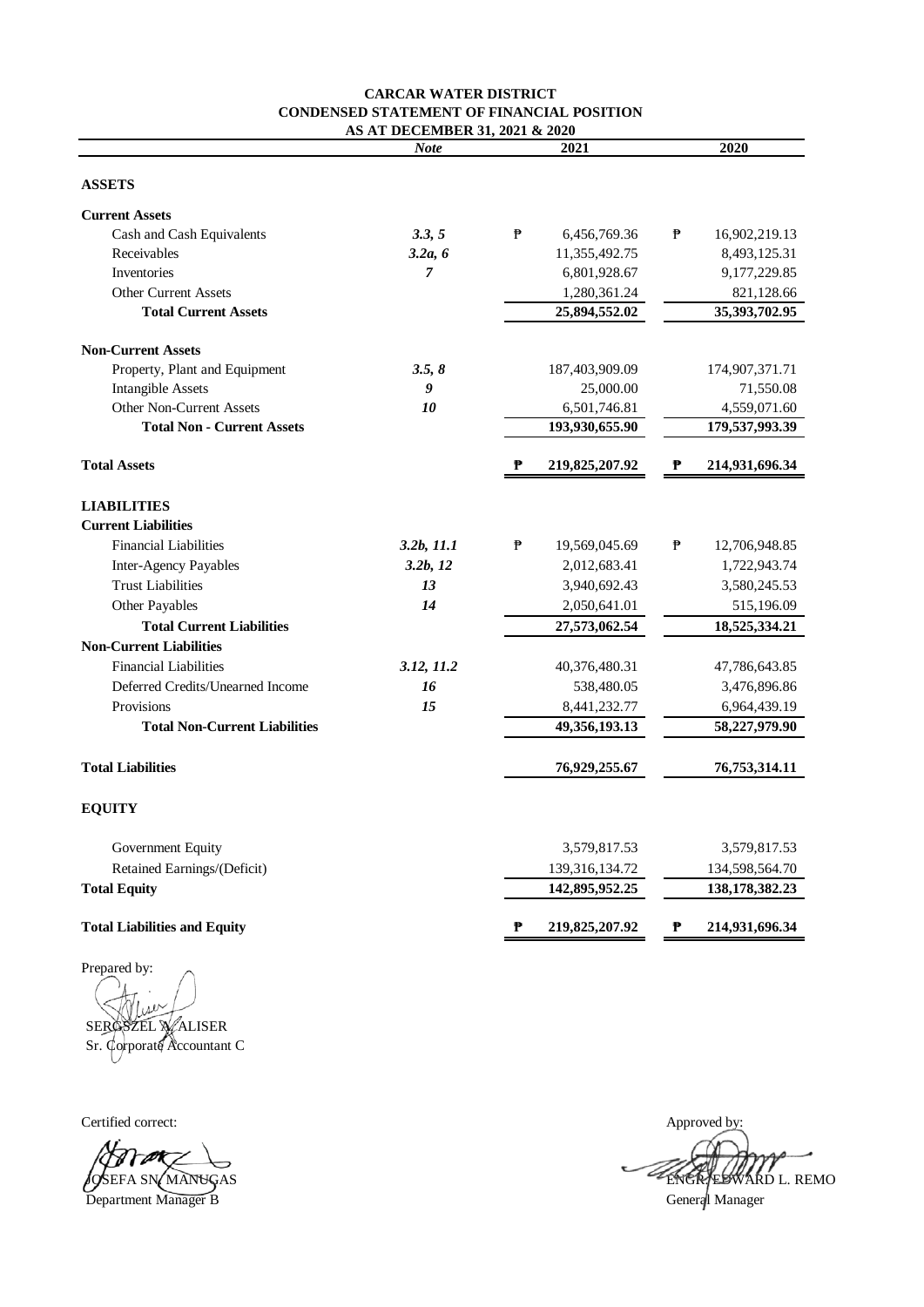$\boldsymbol{I}$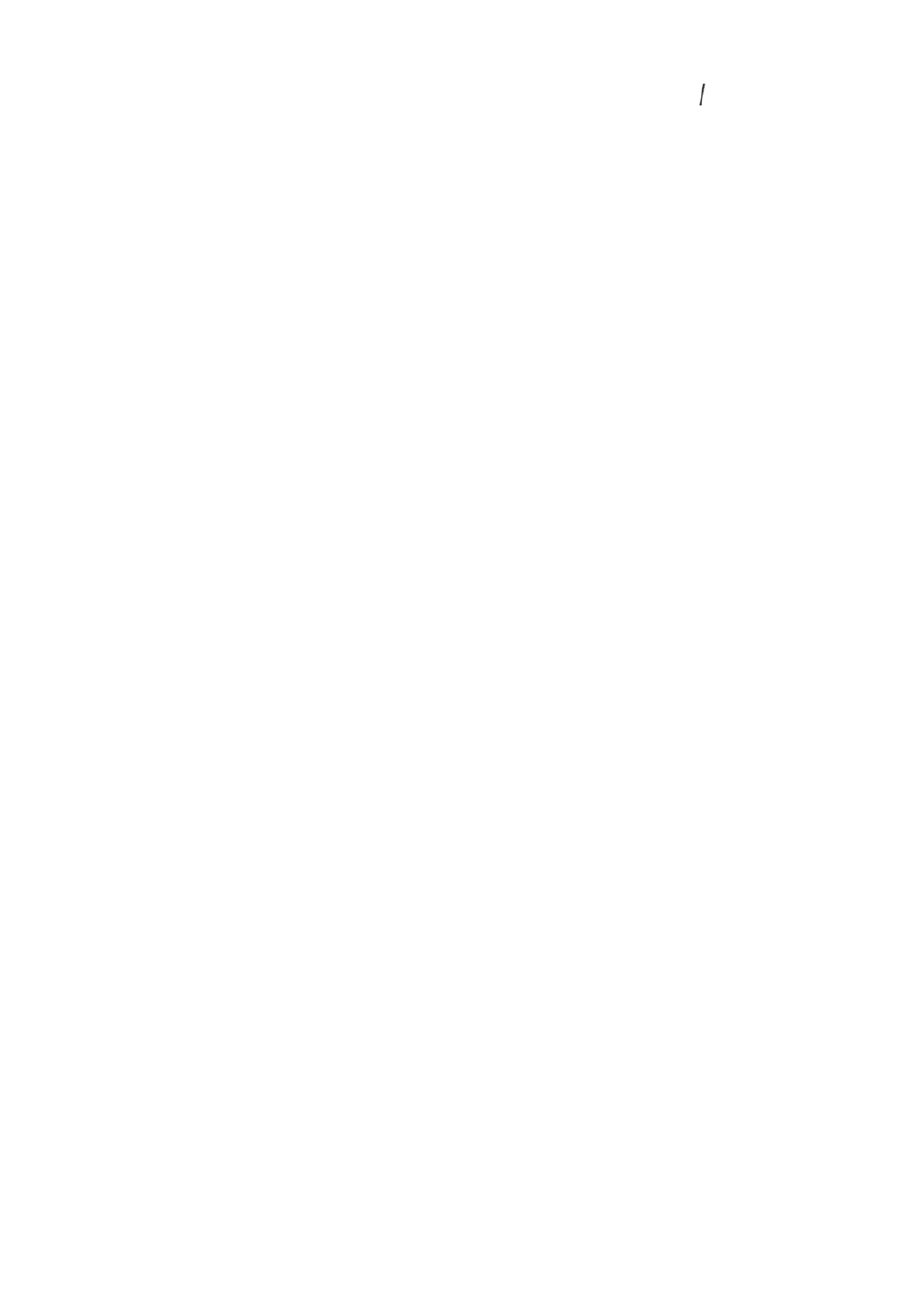|                                                                                                      | <b>Note</b>      | 2021                      | 2020            |
|------------------------------------------------------------------------------------------------------|------------------|---------------------------|-----------------|
| <b>ASSETS</b>                                                                                        |                  |                           |                 |
| <b>Current Assets</b>                                                                                |                  |                           |                 |
| <b>Cash and Cash Equivalents</b>                                                                     | 3.3, 5<br>P      | 6,456,769.36              | 16,902,219.13   |
| <b>Cash on Hand</b>                                                                                  |                  | 1,735,156.16              | 544,802.77      |
| Cash - Collecting Officers                                                                           |                  | 1,735,156.16              | 544,802.77      |
| Petty Cash                                                                                           |                  |                           |                 |
| Cash in Bank - Local Currency                                                                        |                  | 1,939,782.35              | 12,093,625.26   |
| Cash in Bank - Local Currency, Current Account - LBP                                                 |                  | 1,111,178.79              | 5,581,616.62    |
| Cash in Bank - Local Currency, Current Account - DBP                                                 |                  | 828,603.56                | 6,512,008.64    |
| <b>Cash Equivalents</b>                                                                              |                  | 2,781,830.85              | 4, 263, 791. 10 |
| Time Deposits - Local Currency                                                                       |                  | 2,781,830.85              | 4,263,791.10    |
| <b>Receivables</b>                                                                                   | 3.2a, 6          | 11,355,492.75             | 8,493,125.31    |
|                                                                                                      |                  |                           |                 |
| <b>Loans and Receivable Accounts</b>                                                                 |                  | 8,690,743.90              | 5,525,727.39    |
| <b>Accounts Receivable</b>                                                                           |                  | 11,163,753.83             | 7,977,549.89    |
| Allowance for Impairment - Accounts Receivable                                                       |                  | (2,473,009.93)            | (2,451,822.50)  |
| Net Value - Accounts Receivable                                                                      |                  | 8,690,743.90              | 5,525,727.39    |
| <b>Inter-Agency Receivables</b>                                                                      |                  | 150,000.00                | 150,000.00      |
| Due from Local Government Units                                                                      |                  | 150,000.00                | 150,000.00      |
| <b>Other Receivables</b>                                                                             |                  | 2,514,748.85              | 2,817,397.92    |
| Receivables - Disallowances/Charges                                                                  |                  | 23,219.15                 | 23,219.15       |
| Due from Officers and Employees                                                                      |                  | 64,980.43                 | 64,281.59       |
| Other Receivables                                                                                    |                  | 2,426,549.27              | 2,729,897.18    |
| Allowance for Impairment - Other Receivables<br>Net Value - Other Receivables                        |                  | 2,426,549.27              | 2,729,897.18    |
|                                                                                                      |                  |                           |                 |
| <b>Inventories</b>                                                                                   | $\boldsymbol{7}$ | 6,801,928.67              | 9,177,229.85    |
| <b>Inventory Held for Consumption</b>                                                                |                  | 6,730,554.47              | 9,152,941.85    |
| Office Supplies Inventory                                                                            |                  | 234,738.02                | 456,841.82      |
| Allowance for Impairment - Office Supplies Inventory                                                 |                  |                           |                 |
| Net Value-Office Supplies Inventory<br>Chemical and Filtering Supplies Inventory                     |                  | 234,738.02<br>172,475.42  | 456,841.82      |
| Allowance for Impairment-Chemical and Filtering Supplies Inventory                                   |                  |                           |                 |
| Net Value-Chemical and Filtering Supplies Inventory                                                  |                  | 172,475.42                | $\sim$          |
| <b>Construction Materials Inventory</b>                                                              |                  | 224,936.41                | 33,063.18       |
| Allowance for Impairment-Construction Materials Inventory                                            |                  |                           |                 |
| Net Value-Construction Materials Inventory                                                           |                  | 224,936.41                | 33,063.18       |
| Other Supplies and Materials Inventory                                                               |                  | 6,015,228.13              | 8,663,036.85    |
| Allowance for Impairment-Other Supplies and Materials Inventory                                      |                  |                           |                 |
| Net Value-Other Supplies and Materials Inventory<br>Accountable Forms, Plates and Stickers Inventory |                  | 6,015,228.13<br>83,176.49 | 8,663,036.85    |
| Allowance for Impairment-Accountable Forms, Plates and Stickers Inventory                            |                  |                           |                 |
| Net Value-Accountable Forms, Plates and Stickers Inventory                                           |                  | 83,176.49                 |                 |
| Semi-Expendable Machinery and Equipment                                                              |                  | 71,374.20                 | 24,288.00       |
| Semi-Expendable Office Equipment                                                                     |                  | 6,357.00                  | 5,500.00        |
| Semi Expendable Furniture and Fixtures                                                               |                  | 47,182.20                 | 18,788.00       |
| Semi-Expendable Other Machinery and Equipment                                                        |                  | 4,035.00                  |                 |
| Semi-Expendable Disaster Response and Rescue Equipment                                               |                  | 13,800.00                 |                 |
| <b>Other Current Assets</b>                                                                          |                  | 1,280,361.24              | 821,128.66      |
|                                                                                                      |                  |                           |                 |
| <b>Advances</b><br>Advances to Officers and Employees                                                |                  | $\sim$                    |                 |
|                                                                                                      |                  |                           |                 |
| <b>Prepayments</b>                                                                                   |                  | 491,799.84                | 200,567.26      |
| Advances to Contractors                                                                              |                  | 14,700.00                 | 14,700.00       |
| Prepaid Insurance                                                                                    |                  | 477,099.84                | 185,867.26      |
| <b>Deposits</b>                                                                                      |                  | 788,561.40                | 620,561.40      |
| Other Deposits                                                                                       |                  | 788,561.40                | 620,561.40      |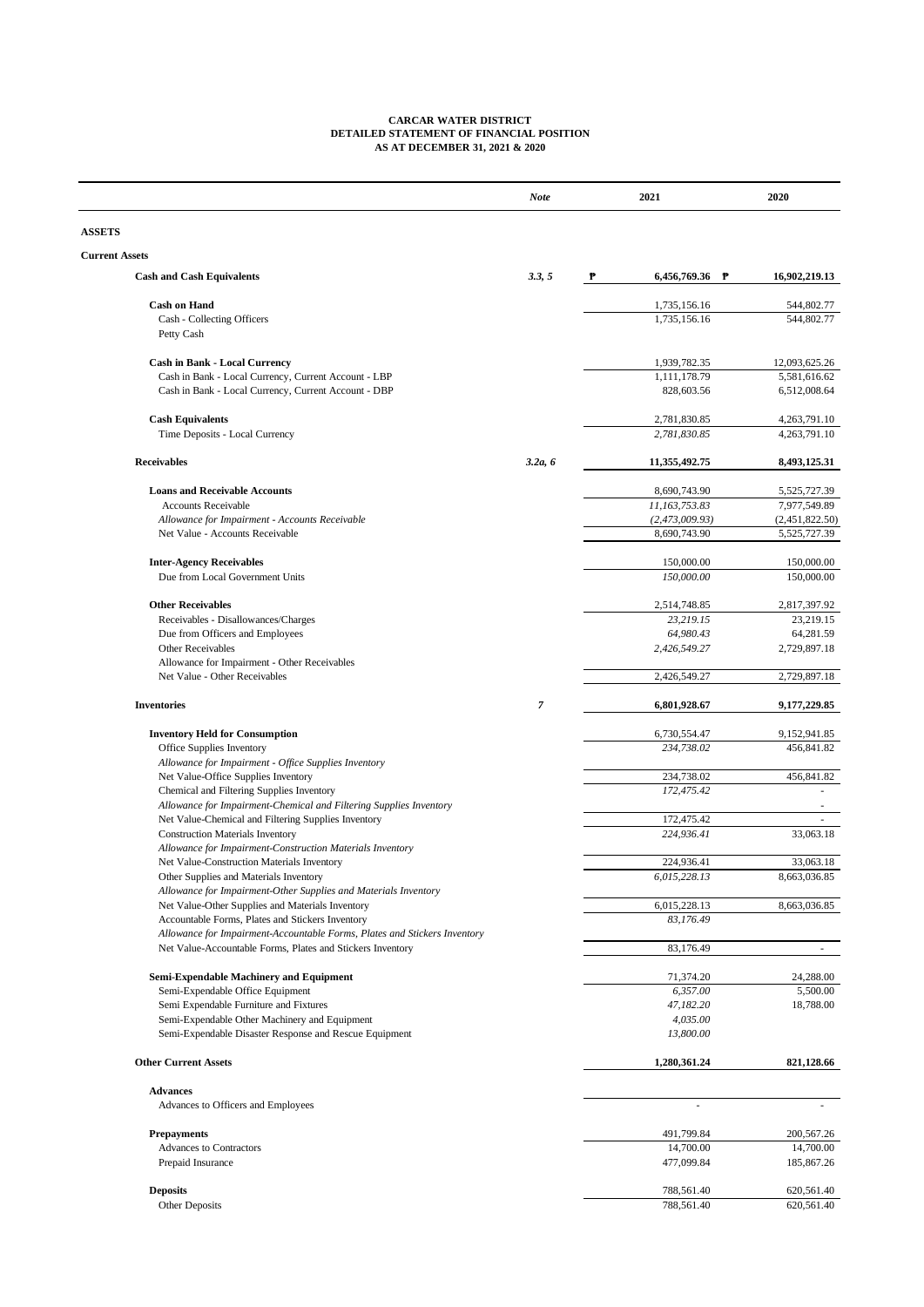|                                                                                                               | <b>Note</b> | 2021                            | 2020                            |
|---------------------------------------------------------------------------------------------------------------|-------------|---------------------------------|---------------------------------|
| <b>Other Assets</b>                                                                                           |             |                                 |                                 |
| Deferred Charges/Losses                                                                                       |             |                                 |                                 |
| Other Assets                                                                                                  |             |                                 |                                 |
| Accumulated Impairment Losses-Other Assets                                                                    |             |                                 |                                 |
| Net Value-Other Assets                                                                                        |             |                                 |                                 |
| <b>Total Current Assets</b>                                                                                   |             | 25,894,552.02                   | 35,393,702.95                   |
| <b>Non-Current Assets</b>                                                                                     |             |                                 |                                 |
| <b>Property, Plant and Equipment</b>                                                                          | 3.5, 8      | 187,403,909.09                  | 174,907,371.71                  |
| Land                                                                                                          |             | 3,511,605.84                    | 3,511,605.84                    |
| Land                                                                                                          |             | 3,511,605.84                    | 3,511,605.84                    |
| Net Value-Land                                                                                                |             | 3,511,605.84                    | 3,511,605.84                    |
|                                                                                                               |             |                                 |                                 |
| <b>Infrastructure Assets</b><br>Plant - Utility Plant in Service (UPIS)                                       |             | 96,831,564.63<br>163,043,410.58 | 90,472,753.31<br>152,467,199.59 |
| Accumulated Depreciation - Plant (UPIS)                                                                       |             | (66,095,141.02)                 | (61,886,554.81)                 |
| Accumulated Impairment Losses - Plant (UPIS)                                                                  |             | (116, 704.93)                   | (107, 891.47)                   |
| Net Value-Plant-Utility Plant in Service (UPIS)                                                               |             | 96,831,564.63                   | 90,472,753.31                   |
|                                                                                                               |             |                                 |                                 |
| <b>Buildings and Other Structures</b>                                                                         |             | 43,646,733.03<br>18,101,061.24  | 40,093,306.39                   |
| <b>Buildings</b><br><b>Accumulated Depreciation - Buildings</b>                                               |             | (5,218,533.00)                  | 11,980,854.67<br>(4,519,095.76) |
| Accumulated Impairment Losses - Buildings                                                                     |             |                                 |                                 |
| Net Value-Buildings                                                                                           |             | 12,882,528.24                   | 7,461,758.91                    |
| Other Structures                                                                                              |             | 39,247,068.55                   | 37,559,839.83                   |
| <b>Accumulated Depreciation - Other Structures</b>                                                            |             | (8,482,863.76)                  | (4,928,292.35)                  |
| Accumulated Impairment Losses - Other Structures                                                              |             |                                 |                                 |
| Net Value-Other Structures                                                                                    |             | 30,764,204.79                   | 32,631,547.48                   |
| <b>Machinery and Equipment</b>                                                                                |             | 17,674,904.26                   | 15,252,016.48                   |
| Office Equipment                                                                                              |             | 1,108,985.70                    | 1,014,177.90                    |
| Accumulated Depreciation - Office Equipment                                                                   |             | (748, 073.83)                   | (689, 499.03)                   |
| Accumulated Impairment Losses - Office Equipment                                                              |             | (88, 747.24)                    | (114, 399.20)                   |
| Net Value-Office Equipment<br>Information and Communication Technology Equipment                              |             | 272,164.63<br>2,576,305.40      | 210,279.67<br>2,065,730.40      |
| Accumulated Depreciation - Information and Communication Technology Equipment                                 |             | (1, 542, 419.49)                | (1,159,625.65)                  |
| Accumulated Impairment Losses - Information and Communication Technology Equipment                            |             |                                 |                                 |
| Net Value-Information and Communication Technology Equipment                                                  |             | 1,033,885.91                    | 906, 104. 75                    |
| Other Machinery and Equipment                                                                                 |             | 27,787,920.29                   | 22,836,745.47                   |
| Accumulated Depreciation - Other Machinery and Equipment                                                      |             | (11, 325, 920.95)               | (8,544,756.03)                  |
| Accumulated Impairment Losses - Other Machinery & Equipment                                                   |             | (93, 145.62)                    | (156, 357.38)                   |
| Net Value-Other Machinery & Equipment                                                                         |             | 16,368,853.72                   | 14,135,632.06                   |
| <b>Transportation Equipment</b>                                                                               |             | 3,649,721.38                    | 4,174,019.95                    |
| <b>Motor Vehicles</b>                                                                                         |             | 7,746,346.79                    | 7,746,346.79                    |
| <b>Accumulated Depreciation - Motor Vehicles</b>                                                              |             | (4,085,596.56)                  | (3,508,398.20)                  |
| Accumulated Impairment Losses - Motor Vehicles                                                                |             | (11, 028.85)                    | (63,928.64)                     |
| Net Value-Motor Vehicles                                                                                      |             | 3,649,721.38                    | 4,174,019.95                    |
| <b>Furniture, Fixtures and Books</b>                                                                          |             | 1,571,755.16                    | 945,659.08                      |
| Furniture and Fixtures                                                                                        |             | 3,074,332.33                    | 2,149,639.50                    |
| Accumulated Depreciation - Furniture and Fixtures                                                             |             | (1, 494, 457.86)                | (1, 191, 156.31)                |
| Accumulated Impairment Losses - Furniture and Fixtures<br>Net Value-Furniture and Fixtures                    |             | (8, 119.31)<br>1,571,755.16     | (12, 824.11)<br>945,659.08      |
|                                                                                                               |             |                                 |                                 |
| <b>Construction in Progress</b>                                                                               |             | 20,517,624.79                   | 20,458,010.66                   |
| Construction in Progress - Infrastructure Assets<br>Construction in Progress - Buildings and Other Structures |             | 20,517,624.79                   | 17,198,390.77<br>3,259,619.89   |
|                                                                                                               |             | 25,000.00                       | 71,550.08                       |
| <b>Intangible Assets</b>                                                                                      |             |                                 |                                 |
| <b>Intangible Assets</b>                                                                                      | 9           | 25,000.00                       | 71,550.08                       |
| Computer Software                                                                                             |             | 825,524.00                      | 825,524.00                      |
| Accumulated Amortization - Computer Software                                                                  |             | (800, 524.00)                   | (753,973.92)                    |
| Net Value-Computer Software                                                                                   |             | 25,000.00                       | 71,550.08                       |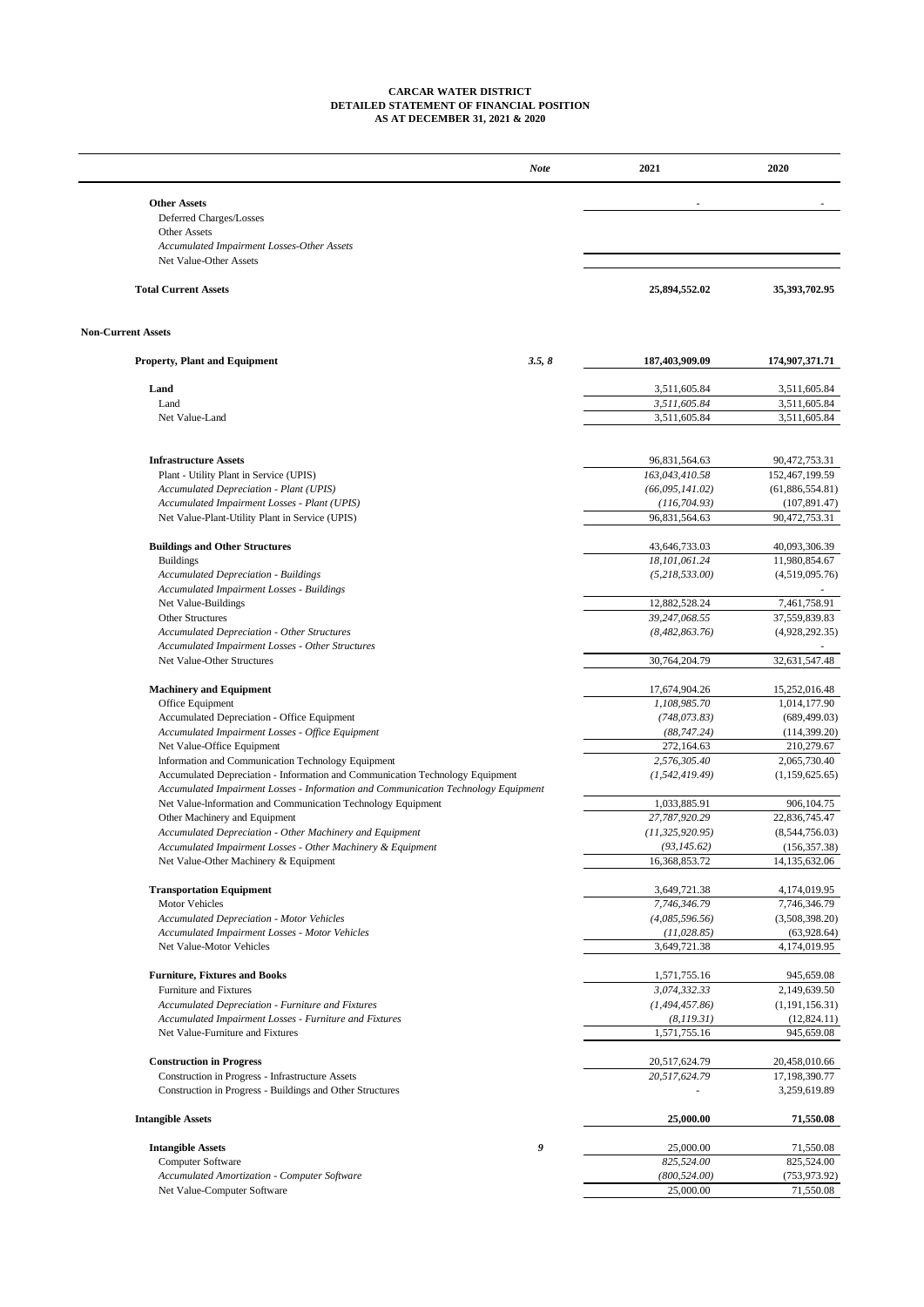|                                                                          | <b>Note</b> | 2021                         | 2020                       |
|--------------------------------------------------------------------------|-------------|------------------------------|----------------------------|
| <b>Other Non-Current Assets</b>                                          | 10          | 6,501,746.81                 | 4,559,071.60               |
| <b>Restricted Fund</b>                                                   |             | 3,396,078.31                 | 3,394,323.14               |
| <b>Restricted Fund</b>                                                   |             | 3,394,323.14                 | 3,394,323.14               |
| <b>Other Assets</b>                                                      |             | 3,105,668.50                 | 1,164,748.46               |
| Other Assets                                                             |             | 3,105,668.50                 | 1,164,748.46               |
| Net Value-Other Assets                                                   |             | 3,105,668.50                 | 1,164,748.46               |
| <b>Total Non - Current Assets</b>                                        |             | 193,930,655.90               | 179,537,993.39             |
| <b>Total Assets</b>                                                      |             | 219,825,207.92               | 214,931,696.34             |
| <b>LIABILITIES</b>                                                       |             |                              |                            |
| <b>Current Liabilities</b>                                               |             |                              |                            |
| <b>Financial Liabilities</b>                                             | 3.2b, 11.1  | 19,569,045.69                | 12,706,948.85              |
| <b>Payables</b>                                                          |             | 12,158,882.15                | 5,626,664.33               |
| Accounts Payable                                                         |             | 10,977,786.70                | 5,283,011.33               |
| Due to Officers and Employees                                            |             | 1,181,095.45                 | 343,653.00                 |
| <b>Bills/Bonds/Loans Payable</b>                                         | 3.12, 11.2  | 7,410,163.54                 | 7,080,284.52               |
| Loans Payable-Domestic                                                   |             | 7,410,163.54                 | 7,080,284.52               |
| <b>Inter-Agency Payables</b>                                             | 3.2b, 12    | 2,012,683.41                 | 1,722,943.74               |
|                                                                          |             |                              |                            |
| <b>Inter-Agency Payables</b>                                             |             | 2,012,683.41                 | 1,722,943.74               |
| Due to BIR                                                               |             | 887, 836.37                  | 789,587.16                 |
| Due to GSIS                                                              |             | 880, 127.99                  | 702,329.24                 |
| Due to Pag-Ibig                                                          |             | 94, 935.45                   | 103,061.58                 |
| Due to PhilHealth                                                        |             | 74,286.45                    | 52,468.61                  |
| Due to Government Corporations                                           |             | 75,497.15                    | 75,497.15                  |
| <b>Trust Liabilities</b>                                                 | 13          | 3,940,692.43                 | 3,580,245.53               |
| <b>Trust Liabilities</b>                                                 |             | 3,940,692.43                 | 3,580,245.53               |
| Guaranty/Security Deposits Payable<br><b>Customers' Deposits Payable</b> |             | 3,401,531.58<br>539,160.85   | 2,827,108.68<br>753,136.85 |
|                                                                          |             |                              |                            |
| <b>Other Payables</b><br>Other Payables                                  | 14          | 2,050,641.01<br>2,050,641.01 | 515,196.09<br>515,196.09   |
|                                                                          |             |                              |                            |
| <b>Total Current Liabilities</b>                                         |             | 27,573,062.54                | 18,525,334.21              |
| <b>Non-Current Liabilities</b>                                           |             |                              |                            |
| <b>Financial Liabilities</b>                                             |             | 40,376,480.31                | 47,786,643.85              |
| <b>Bills/Bonds/Loans Payable</b>                                         | 3.12, 11.2  | 40,376,480.31                | 47,786,643.85              |
| Loans Payable - Domestic                                                 |             | 40,376,480.31                | 47,786,643.85              |
| <b>Deferred Credits/Unearned Income</b>                                  |             | 538,480.05                   | 3,476,896.86               |
| <b>Unearned Revenue/Income</b>                                           | 16          | 538,480.05                   | 3,476,896.86               |
| Other Unearned Revenue/Income                                            |             | 538,480.05                   | 3,476,896.86               |
| <b>Provisions</b>                                                        | 3.13, 15    | 8,441,232.77                 | 6,964,439.19               |
| Leave Benefits Payable                                                   |             | 8,441,232.77                 | 6,964,439.19               |
| <b>Total Non-Current Liabilities</b>                                     |             | 49,356,193.13                | 58,227,979.90              |
| <b>Total Liabilities</b>                                                 |             | 76,929,255.67                | 76,753,314.11              |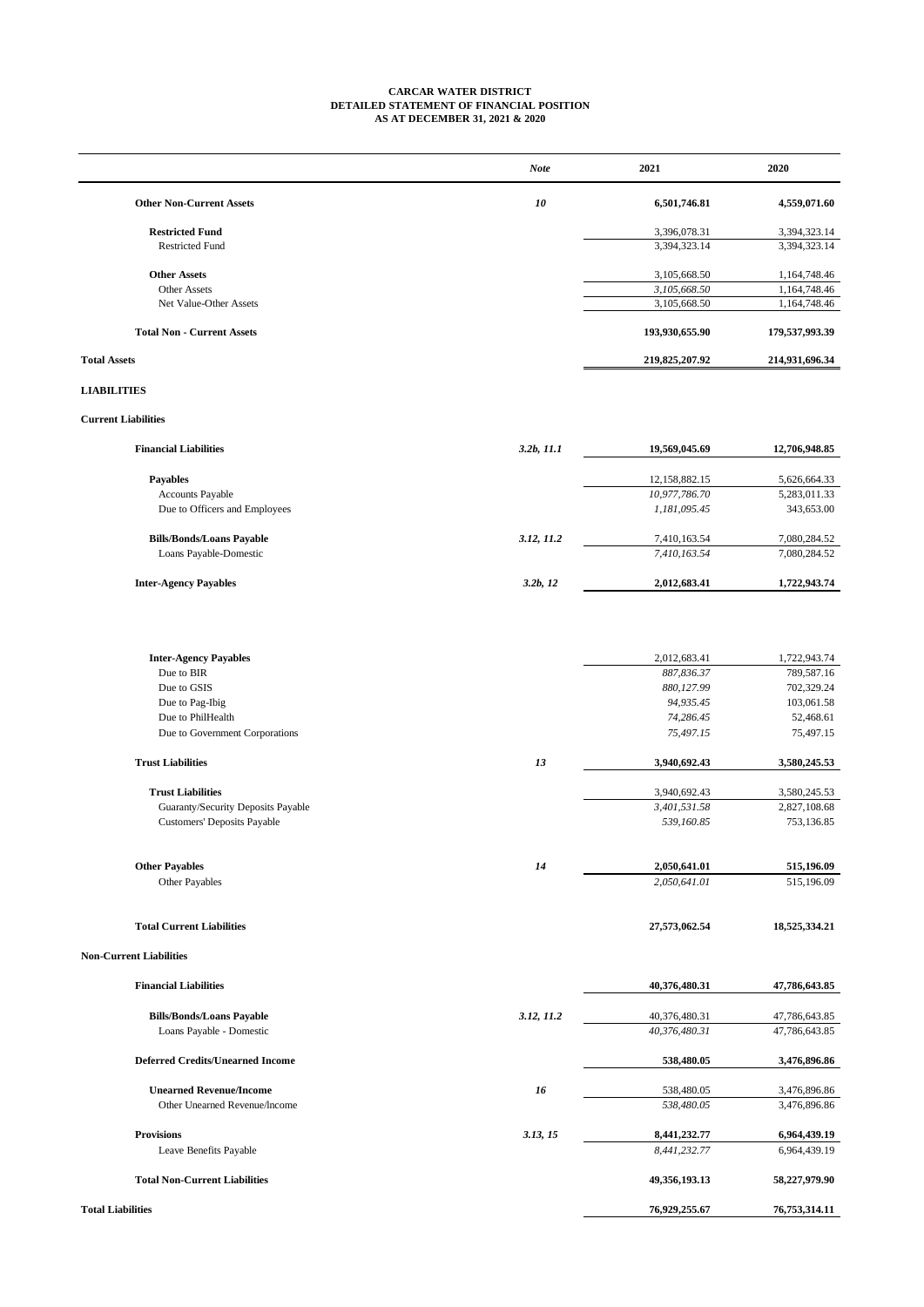|                                                       | <b>Note</b> | 2021                | 2020              |
|-------------------------------------------------------|-------------|---------------------|-------------------|
| <b>EQUITY</b>                                         |             |                     |                   |
| <b>Government Equity</b>                              |             | 3,579,817.53        | 3,579,817.53      |
| <b>Government Equity</b>                              |             | 3,579,817.53        | 3,579,817.53      |
| Government Equity                                     |             | 3,579,817.53        | 3,579,817.53      |
| <b>Retained Earnings/(Deficit)</b>                    |             | 139, 316, 134. 72   | 134,598,564.70    |
| <b>Retained Earnings/(Deficit)</b>                    |             | 139,316,134.72      | 134,598,564.70    |
| Retained Eamings/(Deficit)                            |             | 139, 316, 134.72    | 134,598,564.70    |
| <b>Total Equity</b>                                   |             | 142,895,952.25      | 138, 178, 382, 23 |
| <b>Total Liabilities and Equity</b>                   |             | 219,825,207.92<br>P | 214,931,696.34    |
| $\curvearrowright$<br>the contract of the contract of |             |                     |                   |

Prepared by:  $\left\langle \right\rangle$ West SERGSZEL<sup>X</sup>A. ALISER

Sr. Corporate Accountant C

Certified correct: Approved by:

 $\overline{\phantom{0}}$ 

Department Manager B

JOSEFA SN. MANUGAS BORTHER (FOR SHARD L. REMO  $\overline{1}$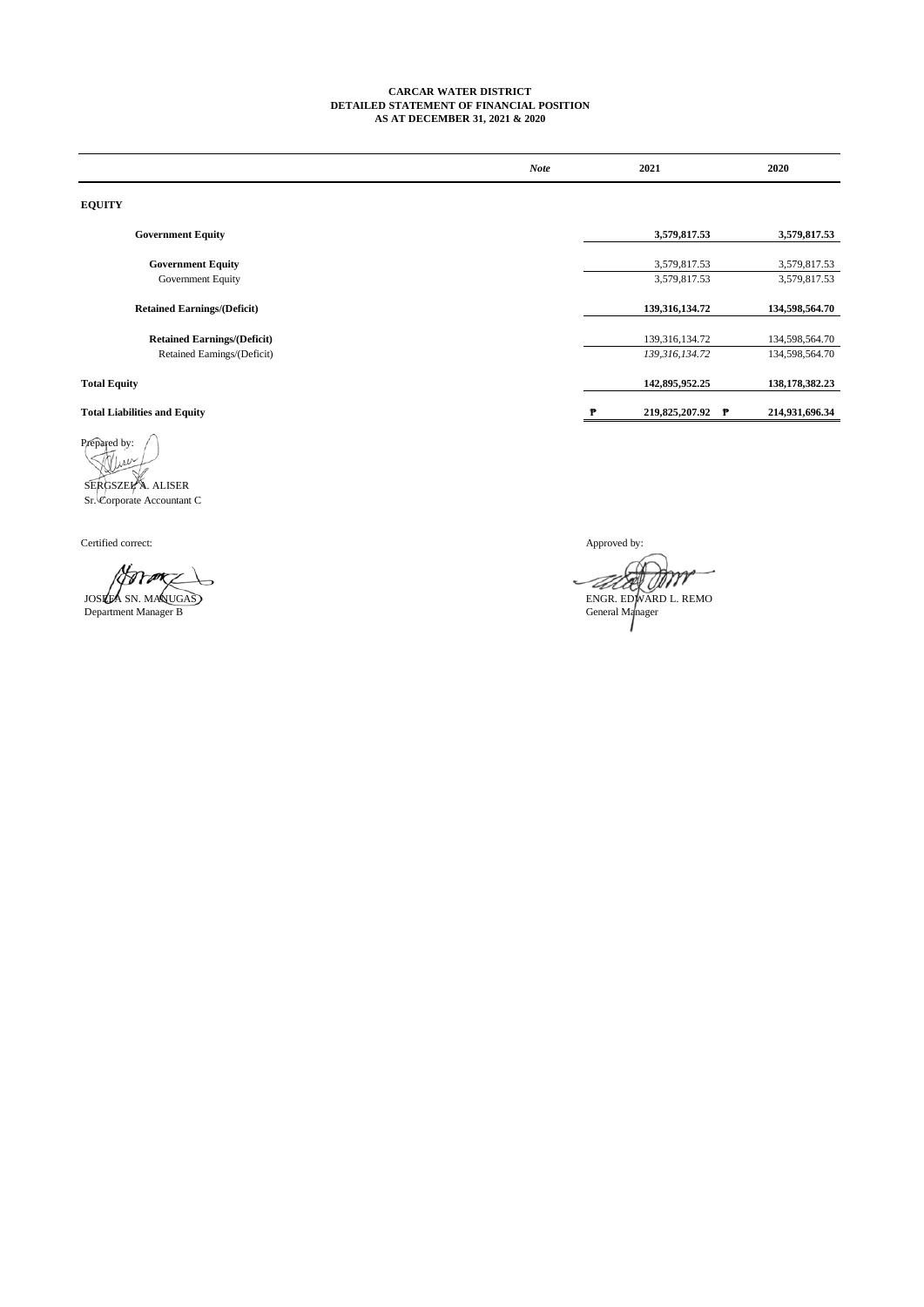|                                                                                  | <b>Note</b> |   | 2021                     |   | 2020                     |
|----------------------------------------------------------------------------------|-------------|---|--------------------------|---|--------------------------|
| <b>Income</b>                                                                    |             |   |                          |   |                          |
| <b>Service and Business Income</b>                                               |             |   |                          |   |                          |
| <b>Business Income</b>                                                           |             |   |                          |   |                          |
| Waterworks System Fees                                                           | 3.9,17      | ₱ | 103,315,463.39           | ₱ | 100,707,407.84           |
| Interest Income                                                                  |             |   | 24,506.56                |   | 52,947.80                |
| Fines and Penalties-Business Income                                              |             |   | 3,305,096.41             |   | 2,832,896.13             |
| <b>Other Business Income</b>                                                     |             |   | 4,296,057.89             |   | 2,785,808.99             |
| <b>Total Business Income</b>                                                     |             |   | 110,941,124.25           |   | 106,379,060.76           |
| <b>Total Service and Business Income</b>                                         |             |   | 110,941,124.25           |   | 106,379,060.76           |
| <b>Shares, Grants and Donations</b>                                              |             |   |                          |   |                          |
| <b>Grants and Donations</b>                                                      |             |   |                          |   |                          |
| Income from Grants and Donations in Cash                                         |             |   | 4,943,268.22             |   |                          |
| Income from Grants and Donations in Kind                                         |             |   | 581,168.00               |   | 5,062,914.02             |
| <b>Total Grants and Donations</b>                                                |             |   | 5,524,436.22             |   | 5,062,914.02             |
| <b>Total Shares, Grants and Donations</b>                                        |             |   | 5,524,436.22             |   | 5,062,914.02             |
| Gains                                                                            |             |   |                          |   |                          |
| Gain on Sale of Property, Plant and Equipment                                    |             |   |                          |   |                          |
| <b>Total Gains</b>                                                               |             |   |                          |   |                          |
| <b>Other Non-Operating Income</b>                                                |             |   |                          |   |                          |
| Reversal of Impairment Loss                                                      |             |   | 146,468.31               |   | 81,661.12                |
| <b>Total Non-Operating Income</b>                                                |             |   | 146,468.31               |   | 81,661.12                |
| <b>Total Income</b>                                                              |             |   | 116,612,028.78           |   | 111,523,635.90           |
| <b>Expenses</b>                                                                  |             |   |                          |   |                          |
| <b>Personnel Services</b>                                                        |             |   |                          |   |                          |
| <b>Salaries and Wages</b>                                                        | 3.9,18      |   |                          |   |                          |
| Salaries and Wages-Regular                                                       |             |   | 28,648,783.25            |   | 23,921,840.05            |
| Salaries and Wages - Casual/Contractual                                          |             |   |                          |   |                          |
| <b>Total Salaries and Wages</b>                                                  |             |   | 28,648,783.25            |   | 23,921,840.05            |
| <b>Other Compensation</b>                                                        |             |   |                          |   |                          |
| Personnel Economic Relief Allowance (PERA)                                       |             |   | 2,524,727.26             |   | 2,125,000.00             |
| Representation Allowance (RA)                                                    |             |   | 535,750.00               |   | 507,000.00               |
| Transportation Allowance (TA)                                                    |             |   | 535,750.00               |   | 507,000.00               |
| Clothing/Uniform Allowance                                                       |             |   | 534,000.00               |   | 528,000.00               |
| Midyear Bonus                                                                    |             |   | 2,063,316.00             |   | 1,878,329.00             |
| Year End Bonus                                                                   |             |   | 2,261,224.00             |   | 1,932,956.00             |
| Cash Gift                                                                        |             |   | 524,500.00               |   | 445,000.00               |
| Other Bonuses and Allowances                                                     |             |   | 4,375,660.03             |   | 4,523,854.81             |
| <b>Total Other Compensation</b>                                                  |             |   | 13,354,927.29            |   | 12,447,139.81            |
| <b>Personnel Benefit Contributions</b><br>Retirement and Life Insurance Premiums |             |   |                          |   |                          |
|                                                                                  |             |   | 3,101,563.44             |   | 3,018,284.00             |
| Pag-IBIG Contributions<br><b>PhilHealth Contributions</b>                        |             |   | 126,100.00               |   | 106,600.00               |
| <b>Employees Compensation Insurance Premiums</b>                                 |             |   | 398,985.87<br>116,700.00 |   | 309,643.28<br>106,600.00 |
| Provident/Welfare Fund Contributions                                             |             |   | 1,563,084.72             |   | 1,535,419.13             |
| <b>Total Personnel Benefit Contributions</b>                                     |             |   | 5,306,434.03             |   | 5,076,546.41             |
|                                                                                  |             |   |                          |   |                          |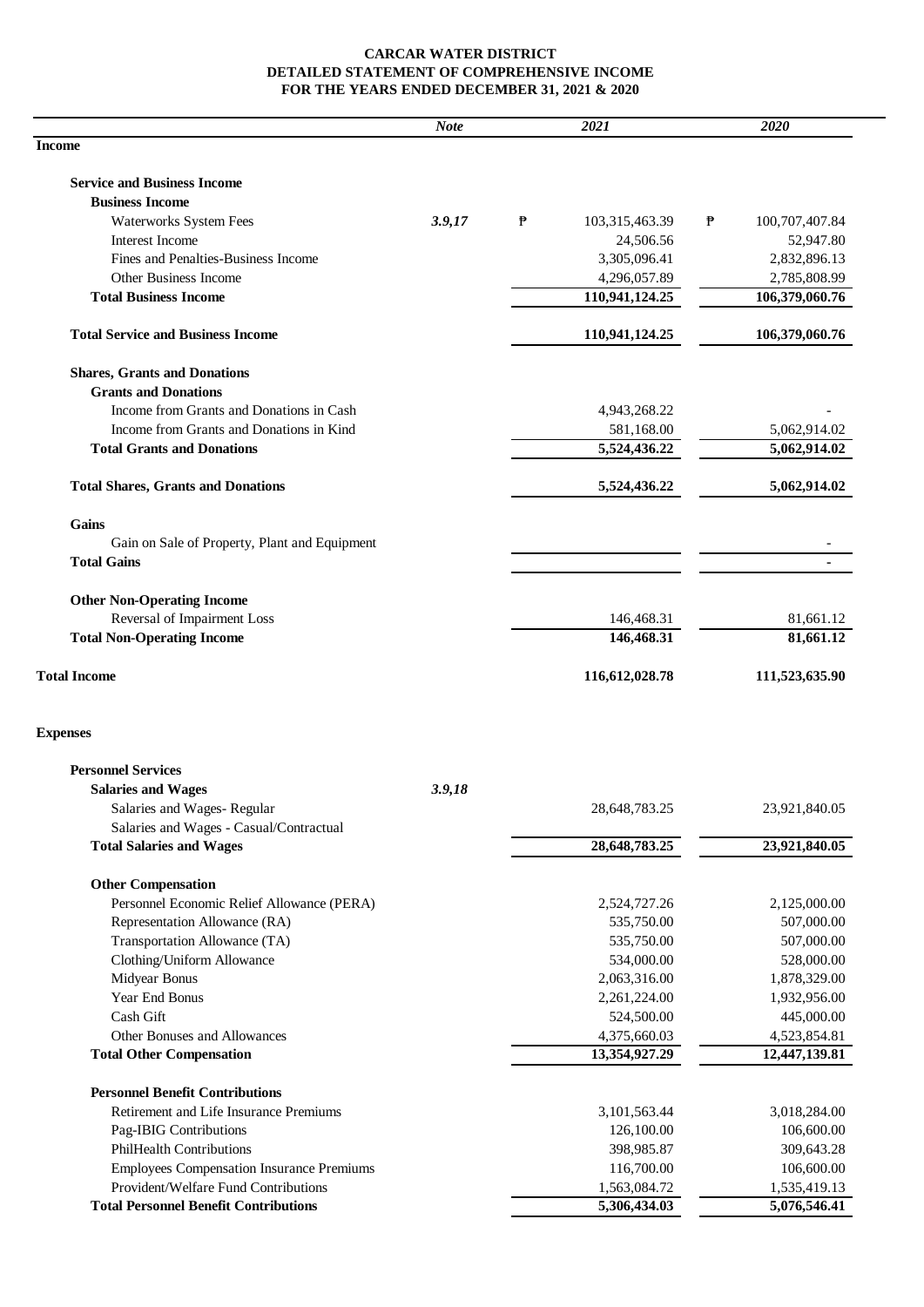|                                                                                                                 | <b>Note</b> | 2021          | 2020          |
|-----------------------------------------------------------------------------------------------------------------|-------------|---------------|---------------|
|                                                                                                                 |             |               |               |
| <b>Other Personnel Benefits</b>                                                                                 |             |               |               |
| <b>Terminal Leave Benefits</b>                                                                                  |             | 2,339,608.81  | 2,136,535.18  |
| Other Personnel Benefits<br><b>Total Other Personnel Benefits</b>                                               |             | 1,446,728.00  | 1,414,406.00  |
|                                                                                                                 |             | 3,786,336.81  | 3,550,941.18  |
| <b>Total Personnel Services</b>                                                                                 |             | 51,096,481.38 | 44,996,467.45 |
| <b>Maintenance and Other Operating Expenses</b>                                                                 | 19          |               |               |
| <b>Traveling Expenses</b>                                                                                       |             |               |               |
| Traveling Expenses - Local                                                                                      |             | 75,185.00     | 220,391.81    |
| Traveling Expenses - Foreign                                                                                    |             |               |               |
| <b>Total Traveling Expenses</b>                                                                                 |             | 75,185.00     | 220,391.81    |
|                                                                                                                 |             |               |               |
| <b>Training and Scholarship Expenses</b>                                                                        |             |               |               |
| <b>Training Expenses</b>                                                                                        |             | 119,876.64    | 214,932.18    |
| Scholarship Grants/Expenses                                                                                     |             |               |               |
| <b>Total Training and Scholarship Expenses</b>                                                                  |             | 119,876.64    | 214,932.18    |
| <b>Supplies and Materials Expenses</b>                                                                          |             |               |               |
| Office Supplies Expenses                                                                                        |             | 767,975.77    | 373,866.36    |
| Fuel, Oil and Lubricants Expenses                                                                               |             | 1,593,335.58  | 1,449,952.16  |
| <b>Total Supplies and Materials Expenses</b>                                                                    |             | 2,361,311.35  | 1,823,818.52  |
| <b>Utility Expenses</b>                                                                                         |             |               |               |
| <b>Electricity Expenses</b>                                                                                     |             | 902,086.41    | 804,088.18    |
| Other Utility Expenses                                                                                          |             |               |               |
| <b>Total Utility Expenses</b>                                                                                   |             | 902,086.41    | 804,088.18    |
| <b>Communication Expenses</b>                                                                                   |             |               |               |
| Postage and Courier Services                                                                                    |             | 15,133.00     | 17,272.00     |
| <b>Telephone Expenses</b>                                                                                       |             | 353,803.35    | 325,340.09    |
| <b>Internet Subscription Expenses</b>                                                                           |             | 8,698.49      | 7,375.08      |
| Cable, Satellite, Telegraph and Radio Expenses                                                                  |             |               |               |
| <b>Total Communication Expenses</b>                                                                             |             | 377,634.84    | 349,987.17    |
| <b>Awards/Rewards, Prizes and Indemnities</b>                                                                   |             |               |               |
| Awards/Rewards Expenses                                                                                         |             | 310,195.00    | 488,096.54    |
| Indemnities                                                                                                     |             | 4,511.00      | 2,112.40      |
| <b>Total Awards/Rewards, Prizes and Indemnities</b>                                                             |             | 314,706.00    | 490,208.94    |
|                                                                                                                 |             |               |               |
| <b>Generation, Transmission and Distribution Expenses</b><br>Generation, Transmission and Distribution Expenses |             |               |               |
|                                                                                                                 |             | 19,353,953.05 | 19,954,863.65 |
| <b>Confidential, Intelligence and Extraordinary Expenses</b>                                                    |             |               |               |
| Extraordinary and Miscellaneous Expenses                                                                        |             | 107,843.87    | 116,642.27    |
| <b>Total Confidential, Intelligence and Extraordinary Expenses</b>                                              |             | 107,843.87    | 116,642.27    |
| <b>Professional Services</b>                                                                                    |             |               |               |
| <b>Legal Services</b>                                                                                           |             | 10,000.00     | 7,000.00      |
| <b>Auditing Services</b>                                                                                        |             | 200,000.00    | 120,000.00    |
| <b>Consultancy Services</b>                                                                                     |             |               |               |
| <b>Other Professional Services</b>                                                                              |             | 56,000.00     | 56,000.00     |
| <b>Total Professional Services</b>                                                                              |             | 266,000.00    | 183,000.00    |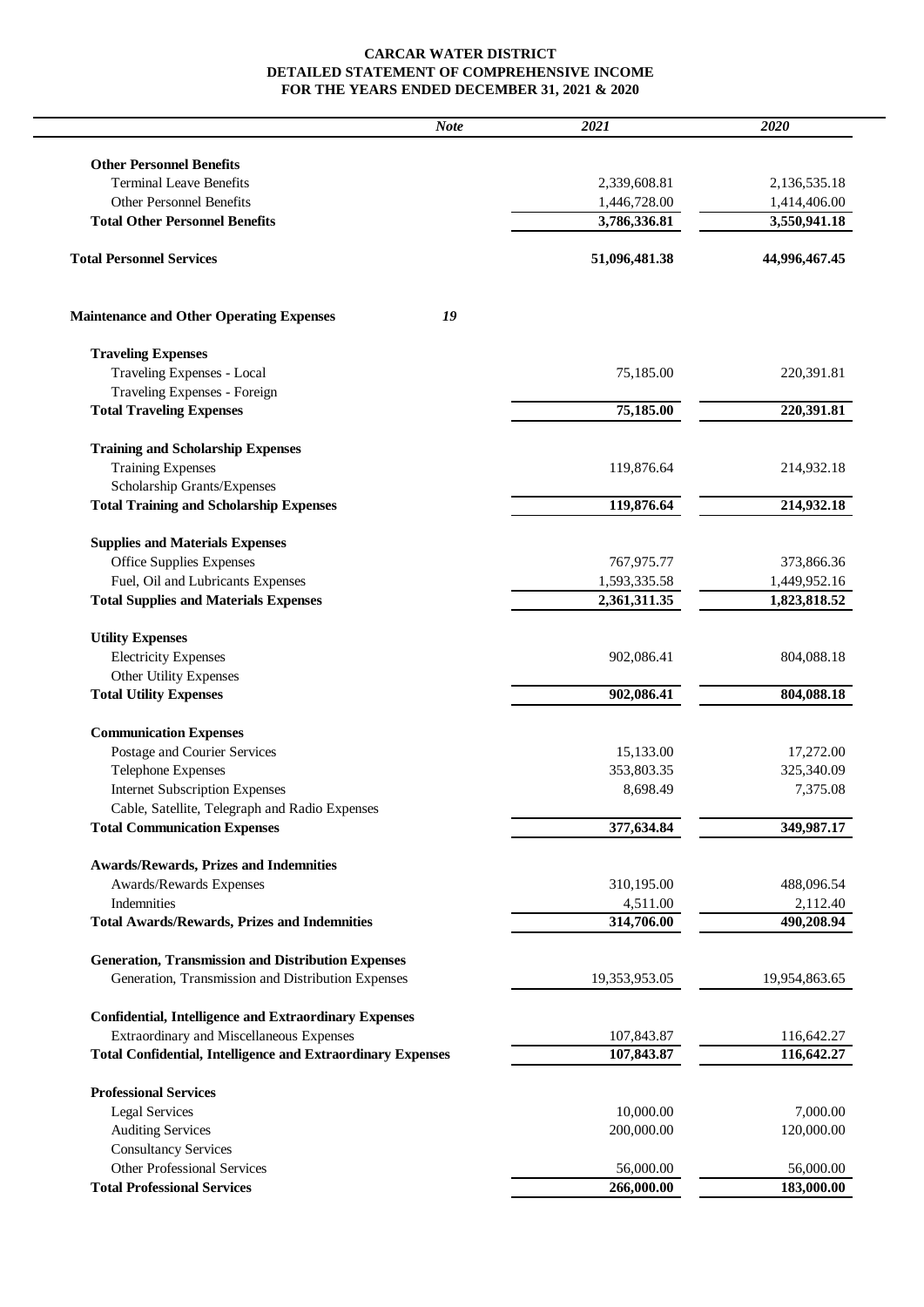|                                                        | <b>Note</b> | 2021          | 2020          |
|--------------------------------------------------------|-------------|---------------|---------------|
| <b>General Services</b>                                |             |               |               |
| Janitorial Services                                    |             |               |               |
| <b>Security Services</b>                               |             | 1,182,393.76  | 1,188,659.32  |
| <b>Other General Services</b>                          |             |               |               |
| <b>Total General Services</b>                          |             | 1,182,393.76  | 1,188,659.32  |
| <b>Repairs and Maintenance</b>                         |             |               |               |
| Repairs and Maintenance-Infrastructure Assets          |             | 8,763,693.16  | 7,341,943.63  |
| Repairs and Maintenance-Buildings and Other Structures |             | 178,535.36    | 18,807.80     |
| Repairs and Maintenance-Machinery and Equipment        |             | 715,633.55    | 450,672.91    |
| Repairs and Maintenance-Transportation Equipment       |             | 464,684.94    | 646,629.61    |
| Repairs and Maintenance-Furniture and Fixtures         |             | 129,794.61    | 71,735.90     |
| <b>Total Repairs and Maintenance</b>                   |             | 10,252,341.62 | 8,529,789.85  |
| <b>Taxes, Insurance Premiums and Other Fees</b>        |             |               |               |
| Taxes, Duties and Licenses                             |             | 2,570,298.09  | 2,197,465.85  |
| <b>Insurance Expenses</b>                              |             | 459,606.42    | 171,118.42    |
| <b>Total Taxes, Insurance Premiums and Other Fees</b>  |             | 3,029,904.51  | 2,368,584.27  |
| <b>Other Maintenance and Operating Expenses</b>        |             |               |               |
| Advertising, Promotional and Marketing Expenses        |             | 377,511.50    | 347,535.78    |
| <b>Representation Expenses</b>                         |             | 608,144.55    | 558,114.41    |
| Membership Dues and Contributions to Organizations     |             |               |               |
| Donations                                              |             |               |               |
| Directors and Committee Members' Fees                  |             | 707,616.00    | 663,390.00    |
| <b>Rent Expenses</b>                                   |             | 318,166.46    | 171,434.80    |
| Other Maintenance and Operating Expenses               |             | 1,089,401.62  | 580,980.45    |
| <b>Total Other Maintenance and Operating Expenses</b>  |             | 3,100,840.13  | 2,321,455.44  |
| <b>Total Maintenance and Other Operating Expenses</b>  |             | 41,444,077.18 | 38,566,421.60 |
| <b>Financial Expenses</b>                              | 20          |               |               |
| <b>Financial Expenses</b>                              |             |               |               |
| <b>Interest Expenses</b>                               |             | 2,356,213.20  | 2,648,607.16  |
| <b>Bank Charges</b>                                    |             | 23,615.15     | 27,798.59     |
| Other Financial Charges                                |             | 250.00        | 100.00        |
| <b>Total Financial Expenses</b>                        |             | 2,380,078.35  | 2,676,505.75  |
| <b>Non-Cash Expenses</b>                               |             |               |               |
| <b>Depreciation</b>                                    | 3.5d, 8     |               |               |
| Depreciation-Infrastructure Assets                     |             | 4,106,335.58  | 3,858,189.92  |
| Depreciation-Buildings and Other Structures            |             | 4,254,008.65  | 3,088,257.55  |
| Depreciation-Machinery and Equipment                   |             | 3,108,851.56  | 2,344,616.74  |
| Depreciation-Transportation Equipment                  |             | 568,520.28    | 653,005.59    |
| Depreciation-Furniture, Fixtures and Books             |             | 296,221.85    | 240,999.48    |
| Depreciation-Other Property, Plant and Equipment       |             |               |               |
| <b>Total Depreciation</b>                              |             | 12,333,937.92 | 10,185,069.28 |
| <b>Amortization</b>                                    |             |               |               |
| Amortization-Service Concession-Intangible Assets      |             |               |               |
| Amortization-Intangible Assets                         |             | 46,550.08     | 36,099.96     |
| <b>Total Amortization</b>                              |             | 46,550.08     | 36,099.96     |
| <b>Impairment Loss</b>                                 | 3.2a        |               |               |
| Impairment Loss-Loans and Receivables                  |             | 21,187.43     | 228,623.70    |
|                                                        |             |               |               |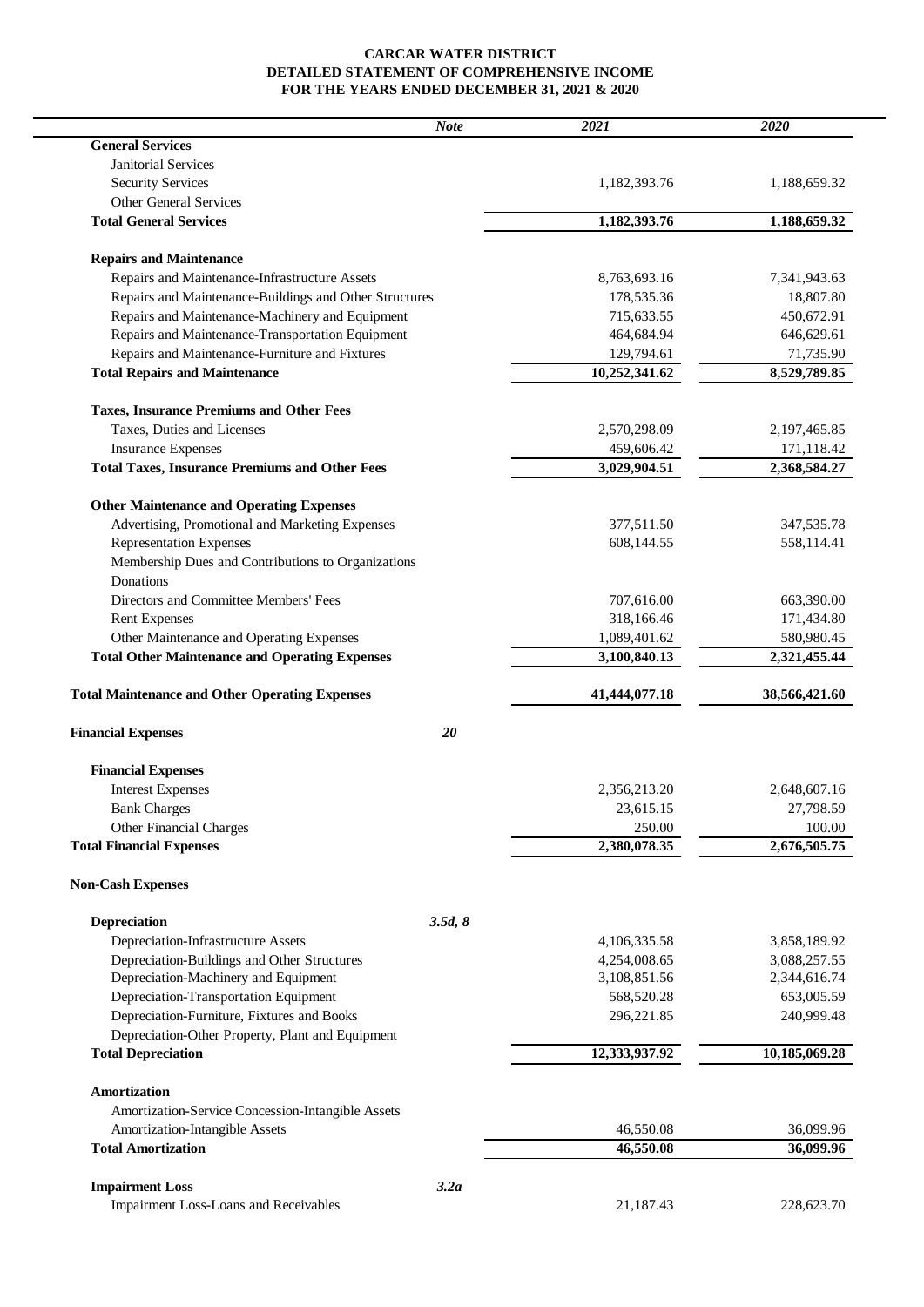| Impairment Loss-Property, Plant and Equipment<br>8,813.46<br>1,500.00<br><b>Impairment Loss-Inventories</b><br>218,346.47<br>230,123.70<br><b>Total Impairment Loss</b><br>248,347.36<br>Losses<br>Loss on Sale of Assets<br>Loss of Assets<br><b>Other Losses</b><br><b>Total Losses</b><br><b>Discount and Rebates</b><br>17<br><b>Other Discounts</b><br>60,101.66<br>86,287.93<br>2,681,629.94<br><b>Rebates</b><br>2,369,940.71<br><b>Total Discounts and Rebates</b><br>2,741,731.60<br>2,456,228.64<br><b>Total Non-Cash Expenses</b><br>15,370,566.96<br>12,907,521.58<br>110,291,203.87<br>99,146,916.38<br>6,320,824.91<br>12,376,719.52<br>6,320,824.91<br>12,376,719.52<br><b>Assistance and Subsidy</b><br><b>Assistance and Subsidy</b><br>Financial Assistance/Subsidy/Contribution<br>Net Assistance/Subsidy/(Financial Assistance/Subsidy/Contribution)<br>12,376,719.52<br>6,320,824.91<br>Changes in Fair Value of Investments<br><b>Translation Adjustment</b><br>6,320,824.91<br>₱<br>12,376,719.52<br>₱ |                                                        | <b>Note</b> | 2021 | 2020 |
|-------------------------------------------------------------------------------------------------------------------------------------------------------------------------------------------------------------------------------------------------------------------------------------------------------------------------------------------------------------------------------------------------------------------------------------------------------------------------------------------------------------------------------------------------------------------------------------------------------------------------------------------------------------------------------------------------------------------------------------------------------------------------------------------------------------------------------------------------------------------------------------------------------------------------------------------------------------------------------------------------------------------------------|--------------------------------------------------------|-------------|------|------|
|                                                                                                                                                                                                                                                                                                                                                                                                                                                                                                                                                                                                                                                                                                                                                                                                                                                                                                                                                                                                                               |                                                        |             |      |      |
|                                                                                                                                                                                                                                                                                                                                                                                                                                                                                                                                                                                                                                                                                                                                                                                                                                                                                                                                                                                                                               |                                                        |             |      |      |
|                                                                                                                                                                                                                                                                                                                                                                                                                                                                                                                                                                                                                                                                                                                                                                                                                                                                                                                                                                                                                               |                                                        |             |      |      |
|                                                                                                                                                                                                                                                                                                                                                                                                                                                                                                                                                                                                                                                                                                                                                                                                                                                                                                                                                                                                                               |                                                        |             |      |      |
|                                                                                                                                                                                                                                                                                                                                                                                                                                                                                                                                                                                                                                                                                                                                                                                                                                                                                                                                                                                                                               |                                                        |             |      |      |
|                                                                                                                                                                                                                                                                                                                                                                                                                                                                                                                                                                                                                                                                                                                                                                                                                                                                                                                                                                                                                               |                                                        |             |      |      |
|                                                                                                                                                                                                                                                                                                                                                                                                                                                                                                                                                                                                                                                                                                                                                                                                                                                                                                                                                                                                                               |                                                        |             |      |      |
|                                                                                                                                                                                                                                                                                                                                                                                                                                                                                                                                                                                                                                                                                                                                                                                                                                                                                                                                                                                                                               |                                                        |             |      |      |
|                                                                                                                                                                                                                                                                                                                                                                                                                                                                                                                                                                                                                                                                                                                                                                                                                                                                                                                                                                                                                               |                                                        |             |      |      |
|                                                                                                                                                                                                                                                                                                                                                                                                                                                                                                                                                                                                                                                                                                                                                                                                                                                                                                                                                                                                                               |                                                        |             |      |      |
|                                                                                                                                                                                                                                                                                                                                                                                                                                                                                                                                                                                                                                                                                                                                                                                                                                                                                                                                                                                                                               |                                                        |             |      |      |
|                                                                                                                                                                                                                                                                                                                                                                                                                                                                                                                                                                                                                                                                                                                                                                                                                                                                                                                                                                                                                               |                                                        |             |      |      |
|                                                                                                                                                                                                                                                                                                                                                                                                                                                                                                                                                                                                                                                                                                                                                                                                                                                                                                                                                                                                                               |                                                        |             |      |      |
|                                                                                                                                                                                                                                                                                                                                                                                                                                                                                                                                                                                                                                                                                                                                                                                                                                                                                                                                                                                                                               | <b>Total Expenses</b>                                  |             |      |      |
|                                                                                                                                                                                                                                                                                                                                                                                                                                                                                                                                                                                                                                                                                                                                                                                                                                                                                                                                                                                                                               | Profit/(Loss) Before Tax                               |             |      |      |
|                                                                                                                                                                                                                                                                                                                                                                                                                                                                                                                                                                                                                                                                                                                                                                                                                                                                                                                                                                                                                               | <b>Income Tax Expense/(Benefit)</b>                    |             |      |      |
|                                                                                                                                                                                                                                                                                                                                                                                                                                                                                                                                                                                                                                                                                                                                                                                                                                                                                                                                                                                                                               | Profit/(Loss) After Tax                                |             |      |      |
|                                                                                                                                                                                                                                                                                                                                                                                                                                                                                                                                                                                                                                                                                                                                                                                                                                                                                                                                                                                                                               |                                                        |             |      |      |
|                                                                                                                                                                                                                                                                                                                                                                                                                                                                                                                                                                                                                                                                                                                                                                                                                                                                                                                                                                                                                               |                                                        |             |      |      |
|                                                                                                                                                                                                                                                                                                                                                                                                                                                                                                                                                                                                                                                                                                                                                                                                                                                                                                                                                                                                                               |                                                        |             |      |      |
|                                                                                                                                                                                                                                                                                                                                                                                                                                                                                                                                                                                                                                                                                                                                                                                                                                                                                                                                                                                                                               |                                                        |             |      |      |
|                                                                                                                                                                                                                                                                                                                                                                                                                                                                                                                                                                                                                                                                                                                                                                                                                                                                                                                                                                                                                               | Net Income/(Loss)                                      |             |      |      |
|                                                                                                                                                                                                                                                                                                                                                                                                                                                                                                                                                                                                                                                                                                                                                                                                                                                                                                                                                                                                                               | Other Comprehensive Income/(Loss) for the Period       |             |      |      |
|                                                                                                                                                                                                                                                                                                                                                                                                                                                                                                                                                                                                                                                                                                                                                                                                                                                                                                                                                                                                                               |                                                        |             |      |      |
|                                                                                                                                                                                                                                                                                                                                                                                                                                                                                                                                                                                                                                                                                                                                                                                                                                                                                                                                                                                                                               |                                                        |             |      |      |
|                                                                                                                                                                                                                                                                                                                                                                                                                                                                                                                                                                                                                                                                                                                                                                                                                                                                                                                                                                                                                               | Total Other Comprehensive Income/(Loss) for the Period |             |      |      |
|                                                                                                                                                                                                                                                                                                                                                                                                                                                                                                                                                                                                                                                                                                                                                                                                                                                                                                                                                                                                                               | Comprehensive Income/(Loss)                            |             |      |      |

Prepared by:

SERGSZEL A. ALISER Sr. Corporate Accountant C

Certified correct: Approved by:

omarz

Department Manager B General Manager

- MAN

JOSEFA SN. MANUGAS ENGR. EDWARD L. REMO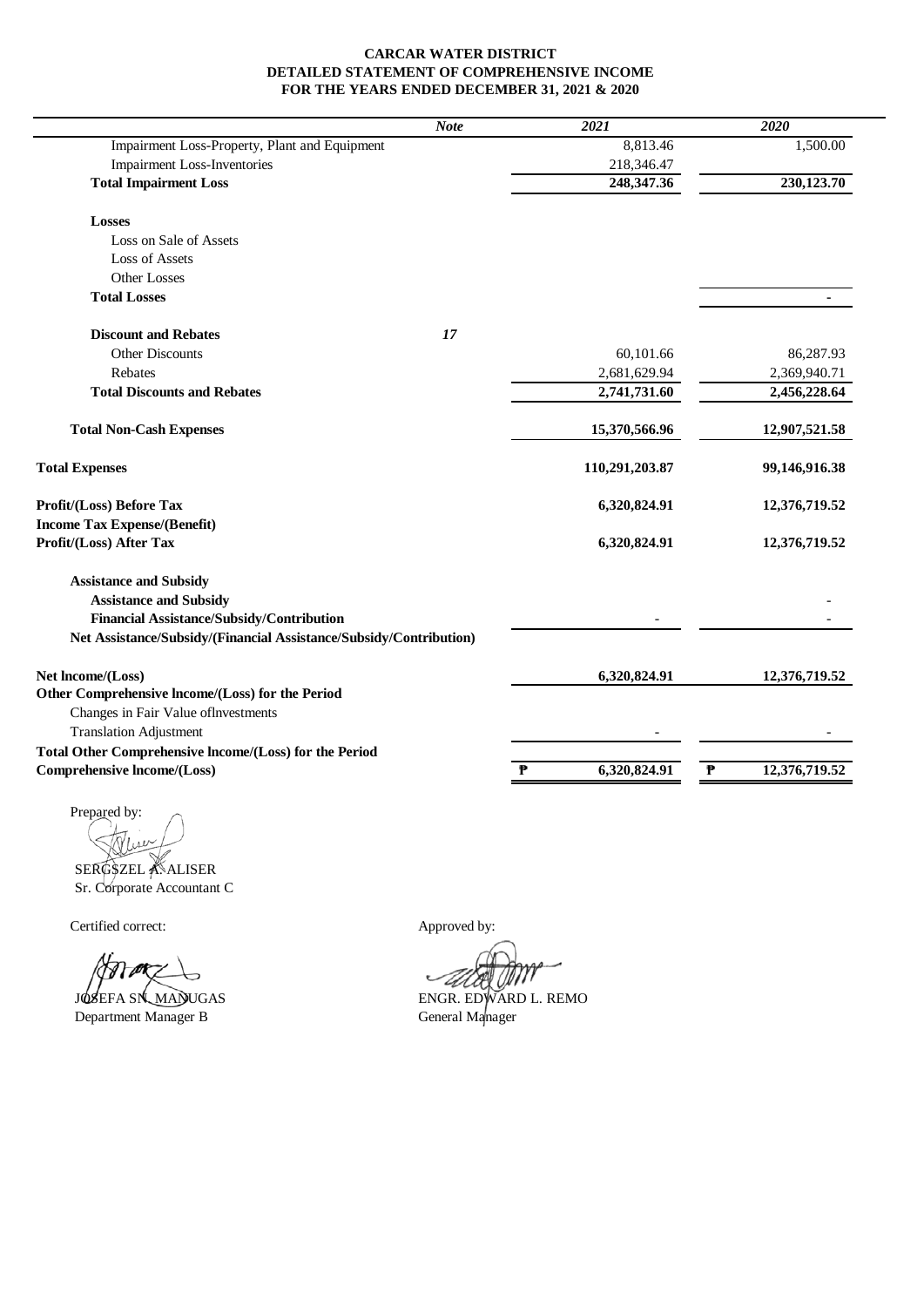|                                                                                 | <b>Note</b>       |   | 2021           | 2020             |
|---------------------------------------------------------------------------------|-------------------|---|----------------|------------------|
| <b>Income</b>                                                                   |                   |   |                |                  |
| Service and Business Income                                                     | 3.9,17            | ₱ | 110,941,124.25 | ₱ 106,379,060.76 |
| Shares, Grants and Donations                                                    |                   |   | 5,524,436.22   | 5,062,914.02     |
| Other Non-Operating Income                                                      |                   |   | 146,468.31     | 81,661.12        |
| <b>Total Income</b>                                                             |                   |   | 116,612,028.78 | 111,523,635.90   |
| <b>Expenses</b>                                                                 |                   |   |                |                  |
| <b>Personnel Services</b>                                                       | 3.9,18            |   | 51,096,481.38  | 44,996,467.45    |
| Maintenance and Other Operating Expenses                                        | 19                |   | 41,444,077.18  | 38,566,421.60    |
| <b>Financial Expenses</b>                                                       | 21                |   | 2,380,078.35   | 2,676,505.75     |
| Non-Cash Expenses                                                               | 3.5d, 8, 3.2a, 17 |   | 15,370,566.96  | 12,907,521.58    |
| <b>Total Expenses</b>                                                           |                   |   | 110,291,203.87 | 99,146,916.38    |
| <b>Profit/(Loss) Before Tax</b><br><b>Income Tax Expense/(Benefit)</b>          |                   |   | 6,320,824.91   | 12,376,719.52    |
| Profit/(Loss) After Tax                                                         |                   |   | 6,320,824.91   | 12,376,719.52    |
| Net Assistance/Subsidy/(Financial Assistance/Subsidy/Contribution)              |                   |   |                |                  |
| Net Income/(Loss)                                                               |                   |   | 6,320,824.91   | 12,376,719.52    |
| Other Comprehensive Income/(Loss) for the Period<br>Comprehensive Income/(Loss) |                   | ₱ | 6,320,824.91   | 12,376,719.52    |
|                                                                                 |                   |   |                |                  |

Prepared by:

SERGSZEL A. ALISER Sr. Corporate Accountant C

Certified correct: Approved by:

Department Manager B

 $\overline{\phantom{0}}$ UA ' Ul

JOSEFA SN. MANUGAS ENGR. EDWARD L. REMO<br>
Department Manager B General Manager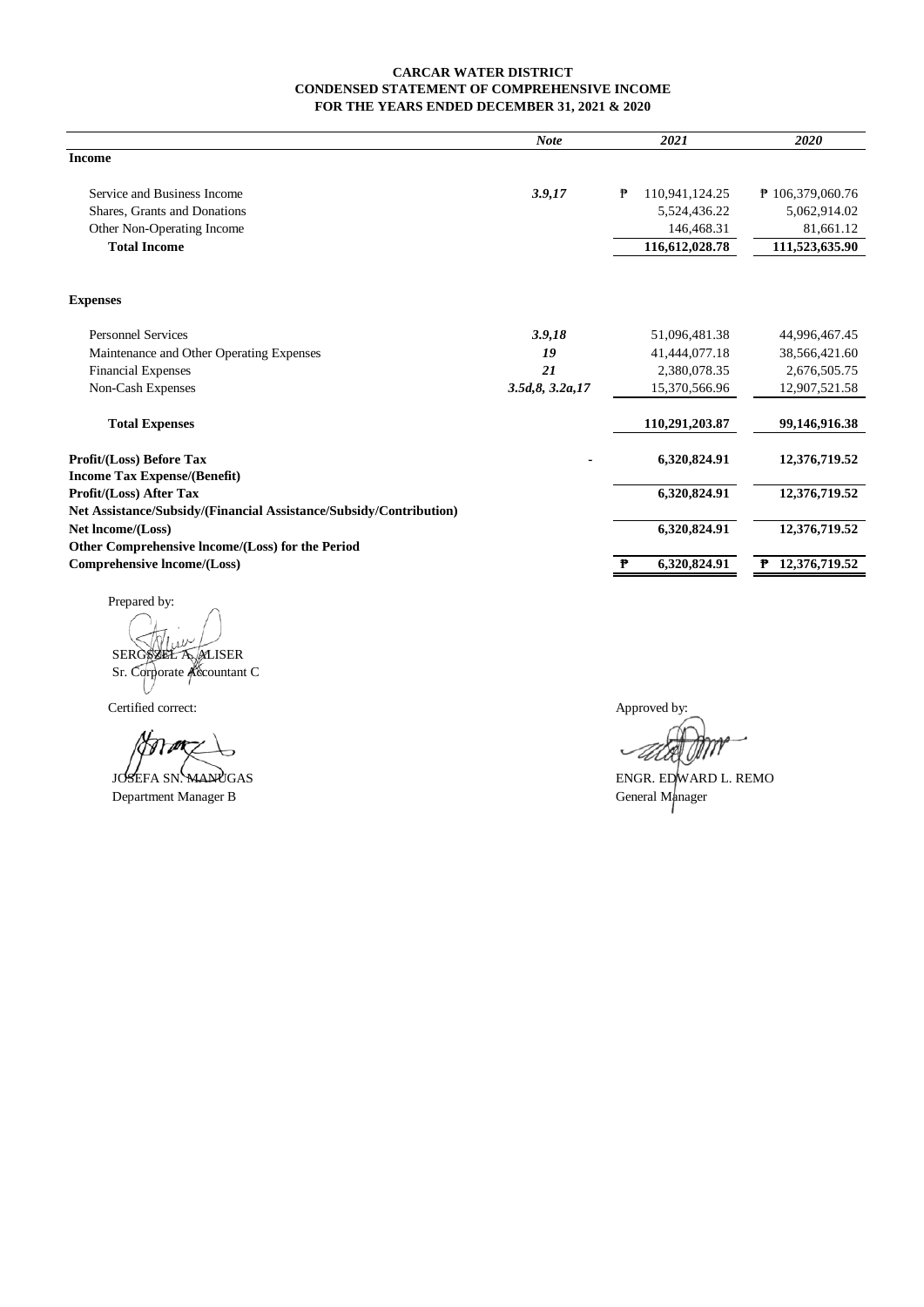# **CARCAR WATER DISTRICT DETAILED STATEMENT OF CASH FLOWS FOR THE YEARS ENDED DECEMBER 31, 2021 & 2020**

|                                                                        |   | 2021           | 2020                       |
|------------------------------------------------------------------------|---|----------------|----------------------------|
| <b>CASH FLOWS FROM OPERATING ACTIVITIES</b>                            |   |                |                            |
| <b>Cash Inflows</b>                                                    |   |                |                            |
| Collection of Income/Revenue                                           | ₱ | 107,356,998.95 | ₱<br>108,121,892.90        |
| Collection of service and business income                              |   | 103,958,377.63 | 105,243,133.30             |
| Receipt of shares, grants and donations                                |   |                |                            |
| Collection of other non-operating income                               |   |                |                            |
| Receipt of prior years' income                                         |   | 3,398,621.32   | 2,878,759.60               |
| <b>Collection of Receivables</b>                                       |   | 5,932,110.84   |                            |
| Collection of loans and receivables                                    |   |                |                            |
| Collection of other receivables                                        |   | 5,932,110.84   |                            |
| <b>Trust Receipts</b>                                                  |   | 69,400.00      |                            |
| Receipt of guaranty/security deposits                                  |   | 69,400.00      |                            |
| Receipt of customers' deposits                                         |   |                |                            |
| Other Receipts                                                         |   | 256,429.50     | 64,998.28                  |
| Receipt of unearned income/revenue                                     |   |                |                            |
| Receipt of deposits on letters of credit                               |   |                |                            |
| Refund of guaranty deposits                                            |   |                |                            |
| Receipt of payment for liquidated damages                              |   |                |                            |
| Receipt of unused petty cash fund                                      |   | 1,700.00       | 118.84                     |
| Receipt of other deferred credits                                      |   |                |                            |
| Receipt of refund of overpayment of personnel services                 |   |                |                            |
| Receipt of refund of overpayment of MOOE                               |   | 12,270.45      |                            |
| Receipt of refund of cash advances                                     |   | 162,159.05     | 54,879.44                  |
| Other miscellaneous receipts                                           |   | 80,300.00      | 10,000.00                  |
| <b>Total Cash Inflows</b>                                              |   | 113,614,939.29 | 108,186,891.18             |
| Adjustments                                                            |   | 674,264.54     | 1,403,144.12               |
| Restoration of cash for cancelled/lost/stale checks/ADA                |   | 99,953.51      |                            |
| Restoration of cash for unreleased check                               |   | 565,261.25     | 1,392,420.12               |
| Other adjustments-Inflow(Interest earned on deposits)                  |   | 9,049.78       | 10,724.00                  |
| <b>Adjusted Cash Inflows</b>                                           |   | 114,289,203.83 | 109,590,035.30             |
| <b>Cash Outflows</b>                                                   |   |                |                            |
| Payment of Expenses                                                    |   | 59,532,240.00  | 62,008,626.58              |
| Payment of personnel services                                          |   | 30,046,229.92  | 28,908,950.91              |
| Payment of maintenance and other operating expenses                    |   | 29,486,010.08  | 33,099,675.67              |
| Purchase of Inventories                                                |   | 8,219,565.47   | 20,238,801.39              |
| Purchase of inventory held for consumption                             |   | 8,219,565.47   | 20,238,801.39              |
| Grant of Cash Advances                                                 |   |                |                            |
| Payments of Accounts Payable                                           |   | 1,447,308.29   | 850,618.39                 |
| Remittance of Personnel Benefit Contributions and Mandatory Deductions |   | 22,244,610.71  | 18,189,194.85              |
| Remittance of taxes withheld                                           |   | 5,972,768.27   | 5,526,745.97               |
|                                                                        |   | 10,421,496.97  | 6,503,663.58               |
| Remittance to GSIS/Pag-lBIG/PhilHealth/SSS                             |   |                |                            |
| Remittance to other institutions                                       |   | 5,850,345.47   |                            |
| <b>Other Disbursements</b>                                             |   | 669,652.00     | 6,158,785.30<br>307,509.67 |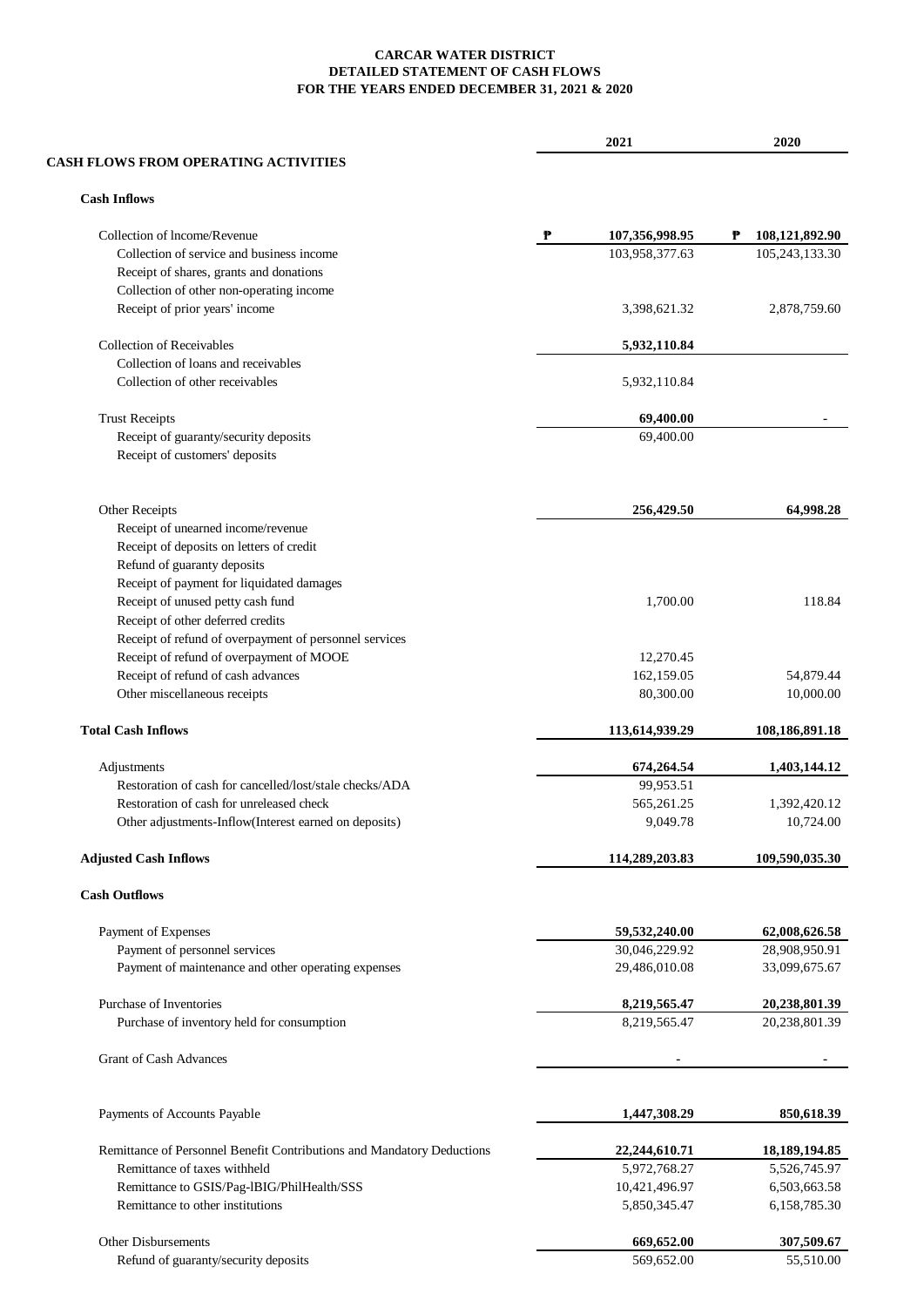# **CARCAR WATER DISTRICT DETAILED STATEMENT OF CASH FLOWS FOR THE YEARS ENDED DECEMBER 31, 2021 & 2020**

|                                                              | 2021            | 2020           |
|--------------------------------------------------------------|-----------------|----------------|
| Other disbursements                                          | 100,000.00      | 251,999.67     |
| <b>Total Cash Outflows</b>                                   | 92,113,376.47   | 101,594,750.88 |
| Adjustments                                                  | 1,175,490.17    | 850,618.39     |
| Adjustment for dishonored checks                             |                 |                |
| Reversing entry for unreleased checks in previous year       | 1,175,490.17    | 850,618.39     |
| Other adjustments- Outflow (Please specify)                  |                 |                |
| <b>Adjusted Cash Outflows</b>                                | 93,288,866.64   | 102,445,369.27 |
| Net Cash Provided by/(Used in) Operating Activities          | 21,000,337.19   | 7,144,666.03   |
| <b>CASH FLOWS FROM INVESTING ACTIVITIES</b>                  |                 |                |
| <b>Cash Inflows</b>                                          |                 |                |
| Proceeds from Sale/Disposal of Property, Plant and Equipment |                 |                |
|                                                              |                 |                |
| <b>Total Cash Inflows</b>                                    |                 |                |
| Adjustments (Please specify)                                 |                 |                |
| <b>Adjusted Cash Inflows</b>                                 |                 |                |
| <b>Cash Outflows</b>                                         |                 |                |
| Purchase/Construction of Property, Plant and Equipment       | 21,987,830.95   | 5,416,981.09   |
| Purchase of land                                             |                 |                |
| Purchase of Building                                         | 1,221,816.99    |                |
| Purchase of transportation equipment                         |                 | 608,847.86     |
| Construction in progress                                     | 15,877,147.03   | 3,704,707.27   |
| Office Equipment and Furniture and Fixtures                  | 1,578,526.35    | 255,228.16     |
| Purchase of Intangible Assets                                |                 |                |
| Purchase of computer software                                |                 |                |
| Purchase of other intangible assets                          |                 |                |
| Purchase of intangible assets obligated in prior year        |                 |                |
| Other Property, Plant and Equipment                          | 3,310,340.58    | 848,197.80     |
| <b>Total Cash Outflows</b>                                   | 21,987,830.95   | 5,416,981.09   |
| Adjustments (Please specify)                                 |                 |                |
| <b>Adjusted Cash Outflows</b>                                | 21,987,830.95   | 5,416,981.09   |
| Net Cash Provided By/(Used In) Investing Activities          | (21,987,830.95) | (5,416,981.09) |
| <b>CASH FLOWS FROM FINANCING ACTIVITIES</b>                  |                 |                |
| <b>Cash Inflows</b>                                          |                 |                |
| Proceeds from Domestic and Foreign Loans                     |                 |                |
| Proceeds from issuance of notes payable                      |                 |                |
| Proceeds from domestic loans                                 |                 |                |
| Proceeds from foreign loans                                  |                 |                |
| <b>Total Cash Inflows</b>                                    |                 |                |
|                                                              |                 |                |
| Adjustments (Please specify)                                 |                 |                |

**Adjusted Cash Inflows - -**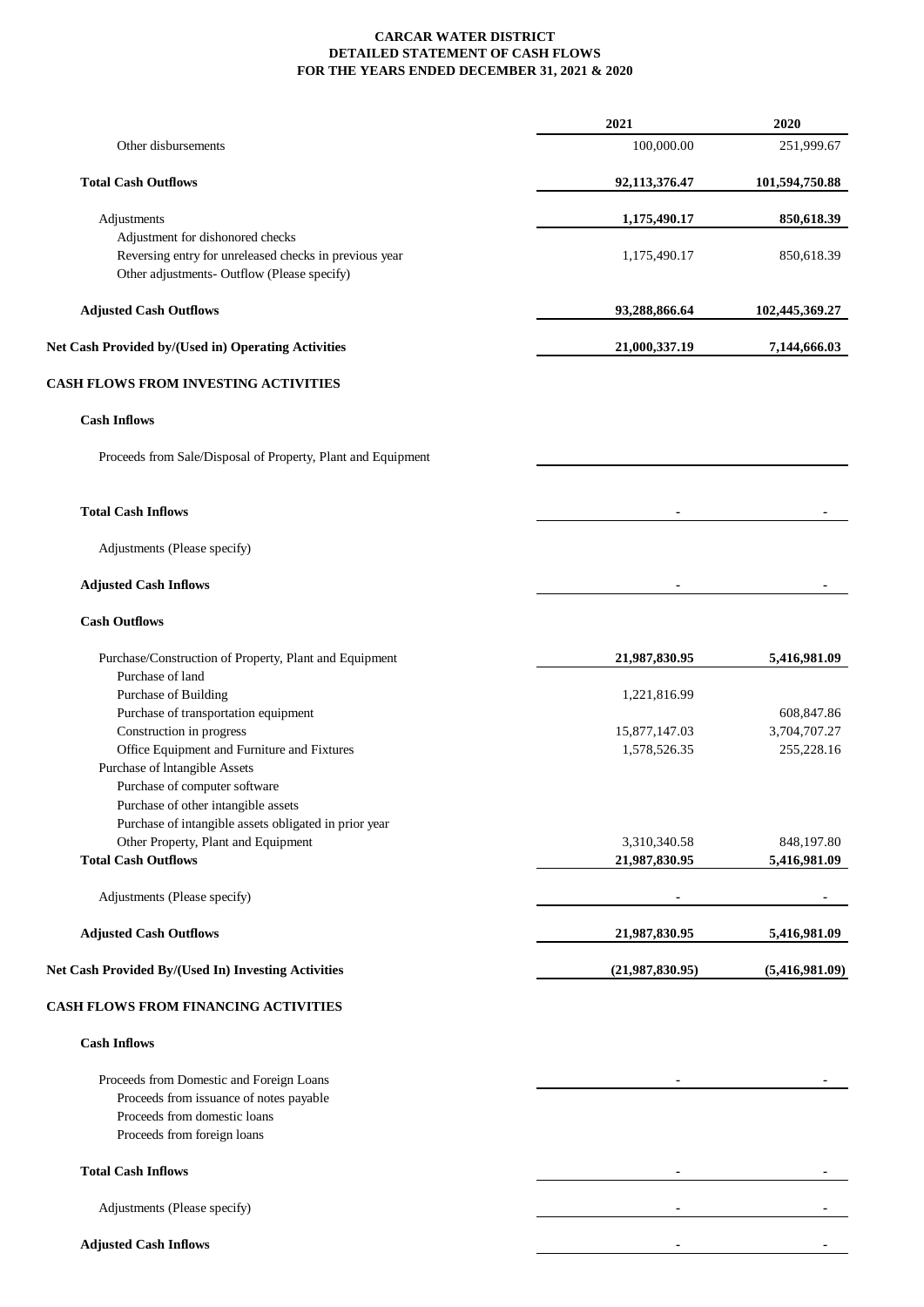## **CARCAR WATER DISTRICT DETAILED STATEMENT OF CASH FLOWS FOR THE YEARS ENDED DECEMBER 31, 2021 & 2020**

|                                                          | 2021              |   | 2020           |
|----------------------------------------------------------|-------------------|---|----------------|
| <b>Cash Outflows</b>                                     |                   |   |                |
| Payment of Long-Term Liabilities                         | 7,080,284.52      |   | 5,562,601.99   |
| Payment of notes payable                                 |                   |   |                |
| Payment of domestic loans                                | 7,080,284.52      |   | 5,562,601.99   |
| Payment of Interest on Loans and Other Financial Charges | 2,377,671.49      |   | 2,676,405.75   |
| <b>Total Cash Outflows</b>                               | 9,457,956.01      |   | 8,239,007.74   |
| Adjustments (Please specify)                             |                   |   |                |
| <b>Adjusted Cash Outflows</b>                            | 9,457,956.01      |   | 8,239,007.74   |
| Net Cash Provided By/(Used In) Financing Activities      | (9,457,956.01)    |   | (8,239,007.74) |
| <b>INCREASE/(DECREASE) IN CASH AND CASH EQUIVALENTS</b>  | (10, 445, 449.77) |   | (6,511,322.80) |
| CASH AND CASH EQUIVALENTS, JANUARY 1                     | 16,902,219.13     |   | 23,413,541.93  |
| CASH AND CASH EQUIVALENTS, DECEMBER 31                   | 6,456,769.36      | ₱ | 16,902,219.13  |

Sr. Corporate Accountant C Department Manager B General Manager General Manager

Prepared by: Certified correct: Approved by:

U SERGSZEL A ALISER JOSEFA SN. MANUGAS ENGR. EDWARD L. REMO<br>Sr. Corporate Accountant C Department Manager B General Manager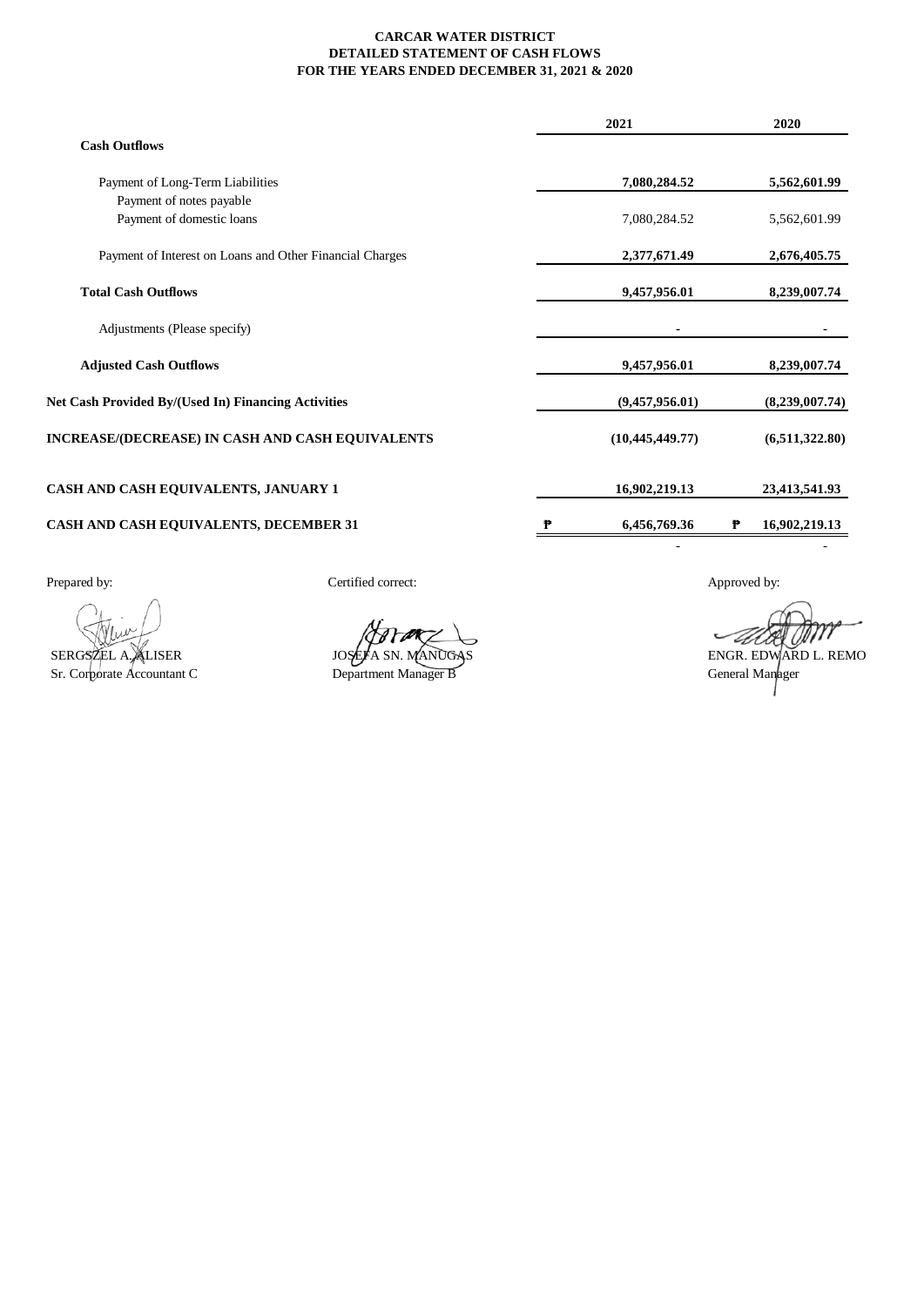# **CARCAR WATER DISTRICT CONDENSED STATEMENT OF CASH FLOWS FOR THE YEARS ENDED DECEMBER 31, 2021 & 2020**

|                                                              | 2021                | 2020                   |
|--------------------------------------------------------------|---------------------|------------------------|
| <b>CASH FLOWS FROM OPERATING ACTIVITIES</b>                  |                     |                        |
| <b>Cash Inflows</b>                                          |                     |                        |
| Collection of Income/Revenue                                 | ₱<br>107,356,998.95 | ₱<br>108, 121, 892. 90 |
| <b>Collection of Receivables</b>                             | 5,932,110.84        |                        |
| <b>Trust Receipts</b>                                        | 69,400.00           |                        |
| Other Receipts                                               | 256,429.50          | 64,998.28              |
| <b>Total Cash Inflows</b>                                    | 113,614,939.29      | 108,186,891.18         |
| Adjustments                                                  | 674,264.54          | 1,403,144.12           |
| <b>Adjusted Cash Inflows</b>                                 | 114,289,203.83      | 109,590,035.30         |
| <b>Cash Outflows</b>                                         |                     |                        |
| Payment of Expenses                                          | 59,532,240.00       | 62,008,626.58          |
| Purchase of Inventories                                      | 8,219,565.47        | 20,238,801.39          |
| <b>Grant of Cash Advances</b>                                |                     |                        |
| Payments of Accounts Payable                                 | 1,447,308.29        | 850,618.39             |
| Remittance of Personnel Benefit Contributions and Mandatory  |                     |                        |
| Deductions                                                   | 22, 244, 610. 71    | 18, 189, 194. 85       |
| <b>Other Disbursements</b>                                   | 669,652.00          | 307,509.67             |
| <b>Total Cash Outflows</b>                                   | 92,113,376.47       | 101,594,750.88         |
| Adjustments                                                  | 1,175,490.17        | 850,618.39             |
| <b>Adjusted Cash Outflows</b>                                | 93,288,866.64       | 102,445,369.27         |
| Net Cash Provided by/(Used in) Operating Activities          | 21,000,337.19       | 7.144.666.03           |
|                                                              |                     |                        |
| CASH FLOWS FROM INVESTING ACTIVITIES                         |                     |                        |
| <b>Cash Inflows</b>                                          |                     |                        |
| Proceeds from Sale/Disposal of Property, Plant and Equipment |                     |                        |
| <b>Total Cash Inflows</b>                                    |                     |                        |
| Adjustments (Please specify)                                 |                     |                        |
| <b>Adjusted Cash Inflows</b>                                 |                     |                        |
|                                                              |                     |                        |
| <b>Cash Outflows</b>                                         |                     |                        |
| Purchase/Construction of Property, Plant and Equipment       | 21,987,830.95       | 5,416,981.09           |
| <b>Total Cash Outflows</b>                                   | 21,987,830.95       | 5,416,981.09           |
| Adjustments (Please specify)                                 |                     |                        |
| <b>Adjusted Cash Outflows</b>                                | 21,987,830.95       | 5,416,981.09           |
| Net Cash Provided By/(Used In) Investing Activities          | (21,987,830.95)     | (5,416,981.09)         |
| <b>CASH FLOWS FROM FINANCING ACTIVITIES</b>                  |                     |                        |
| <b>Cash Inflows</b>                                          |                     |                        |
| Proceeds from Domestic and Foreign Loans                     |                     |                        |
| <b>Total Cash Inflows</b>                                    |                     |                        |
| Adjustments (Please specify)                                 |                     |                        |
| <b>Adjusted Cash Inflows</b>                                 |                     |                        |
|                                                              |                     |                        |
| <b>Cash Outflows</b>                                         |                     |                        |
| Payment of Long-Term Liabilities                             | 7,080,284.52        | 5,562,601.99           |
| Payment of Interest on Loans and Other Financial Charges     | 2,377,671.49        | 2,676,405.75           |
| <b>Total Cash Outflows</b>                                   | 9,457,956.01        | 8,239,007.74           |
| Adjustments (Please specify)                                 |                     |                        |
| <b>Adjusted Cash Outflows</b>                                | 9,457,956.01        | 8,239,007.74           |
| Net Cash Provided By/(Used In) Financing Activities          | (9,457,956.01)      | (8,239,007.74)         |
| INCREASE/(DECREASE) IN CASH AND CASH EQUIVALENTS             | (10, 445, 449.77)   | (6,511,322.80)         |
|                                                              |                     |                        |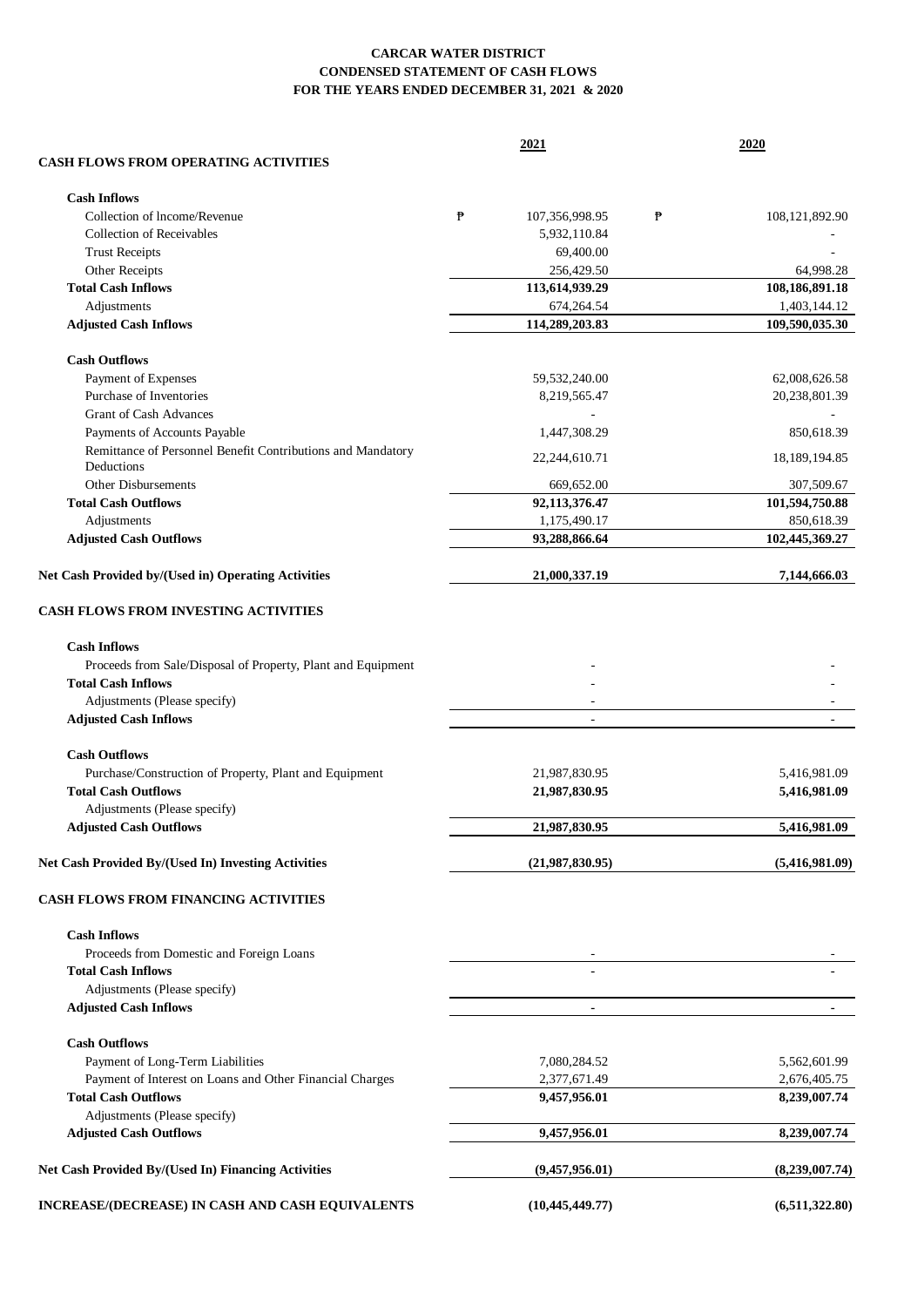# **CARCAR WATER DISTRICT CONDENSED STATEMENT OF CASH FLOWS FOR THE YEARS ENDED DECEMBER 31, 2021 & 2020**

# **2021 2020 CASH AND CASH EQUIVALENTS, JANUARY 1** 16,902,219.13 23,413,541.93 **CASH AND CASH EQUIVALENTS, DECEMBER 31 ₱ 6,456,769.36 ₱ 16,902,219.13**

Sr. Corporate Accountant C Department Manager B

Prepared by: <br> Certrified correct: <br> Approved by:

SERGSZEL A. ALISER JOSEFA SN. MANUGAS ENGR. EDWARD L. REMO<br>Sr. Corporate Accountant C Department Manager B General Manager